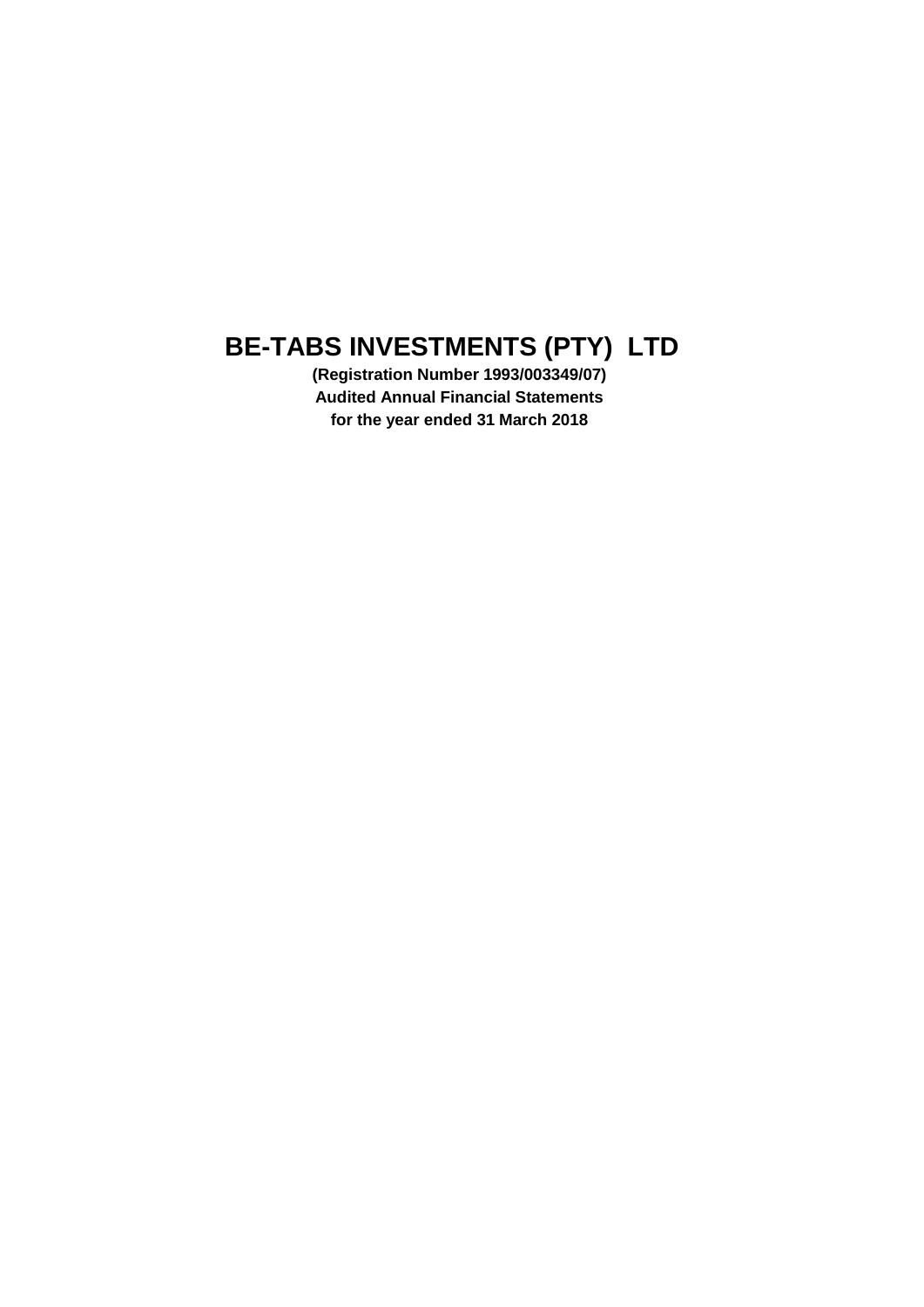(Registration Number 1993/003349/07)

Audited Annual Financial Statements for the year ended 31 March 2018

## **Index**

The reports and statements set out below comprise the annual financial statements presented to the shareholder:

| General Information                                  | 2              |
|------------------------------------------------------|----------------|
| Independent Auditor's Report                         | $3 - 2$        |
| Report of the Compiler                               | 3              |
| Director's Responsibilities and Approval             | $\overline{4}$ |
| Director's Report                                    | 5              |
| <b>Statement of Financial Position</b>               | 6              |
| Statement of Profit or Loss and Comprehensive Income | $\overline{7}$ |
| Statement of Changes in Equity                       | 8              |
| <b>Statement of Cash Flows</b>                       | 9              |
| <b>Accounting Policies</b>                           | $10 - 19$      |
| Notes to the Annual Financial Statements             | $20 - 22$      |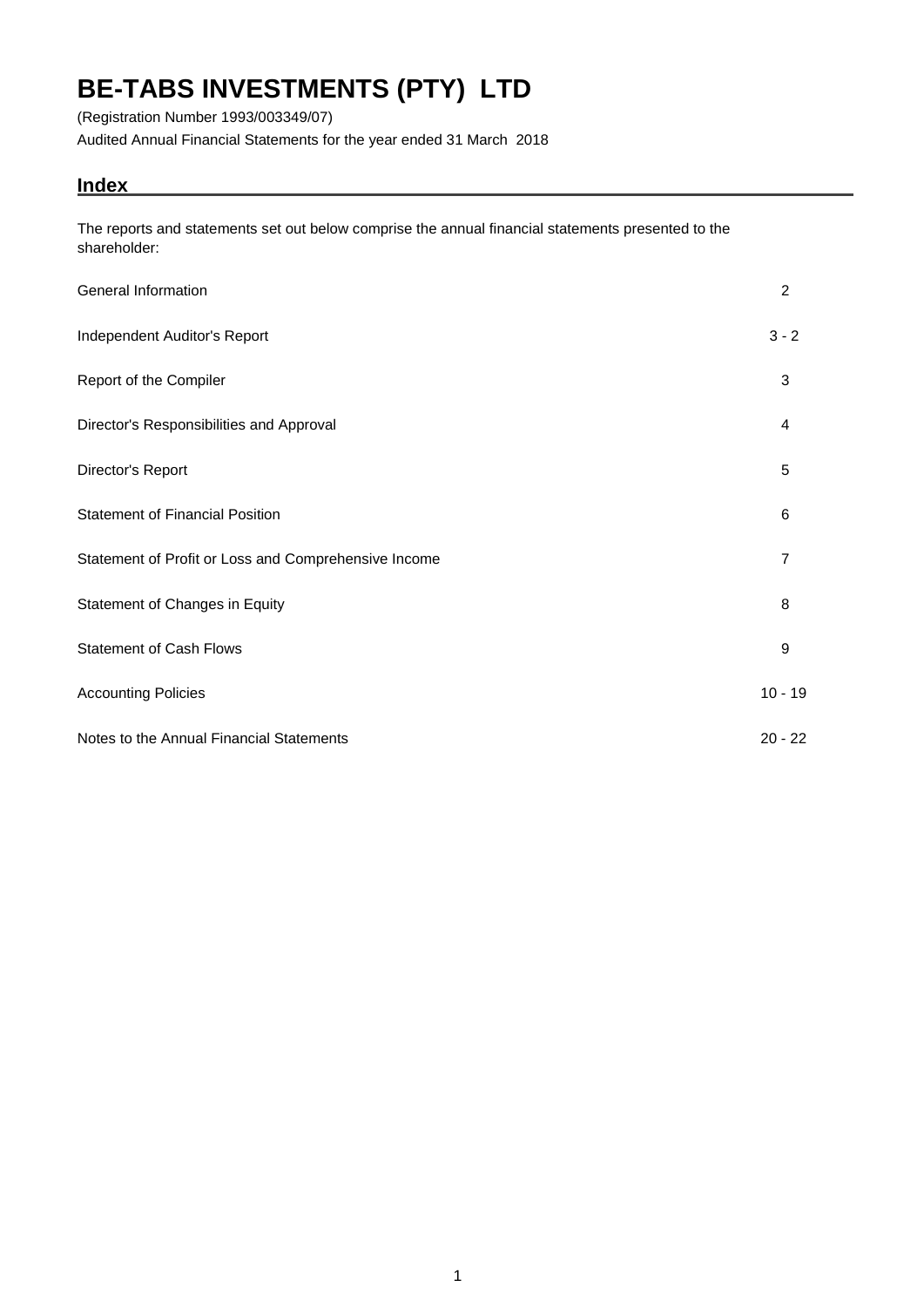(Registration Number 1993/003349/07) Audited Annual Financial Statements for the year ended 31 March 2018

## <span id="page-2-0"></span>**General Information**

| <b>Country of Incorporation and Domicile</b>       | South Africa                                                                            |
|----------------------------------------------------|-----------------------------------------------------------------------------------------|
| <b>Nature of Business and Principal Activities</b> | Holding Investment property for the<br>purpose of earning rental income                 |
| <b>Director</b>                                    | <b>DW Brothers</b>                                                                      |
| <b>Ultimate holding company</b>                    | Sun Pharmaceutical Industries Limited<br>incorporated in India                          |
| <b>Holding company</b>                             | Ranbaxy Pharmaceuticals (Pty)<br>Ltd<br>incorporated in the Republic of South<br>Africa |
| <b>Registered Office</b>                           | 121 Boshoff Street<br><b>New Muckleneuk</b><br>Pretoria<br>181                          |
| <b>Business Address</b>                            | 14 Lautre Road<br>Stormill Ext 1<br>Roodepoort<br>1742                                  |
| <b>Postal Address</b>                              | P O Box 43486<br>Industria<br>2042                                                      |
| <b>Independent Auditors</b>                        | Ernst & Young                                                                           |
| <b>Independent Compiler</b>                        | <b>Moollas Financial Solutions Inc</b>                                                  |
| <b>Company Secretary</b>                           | <b>Grant Thornton</b>                                                                   |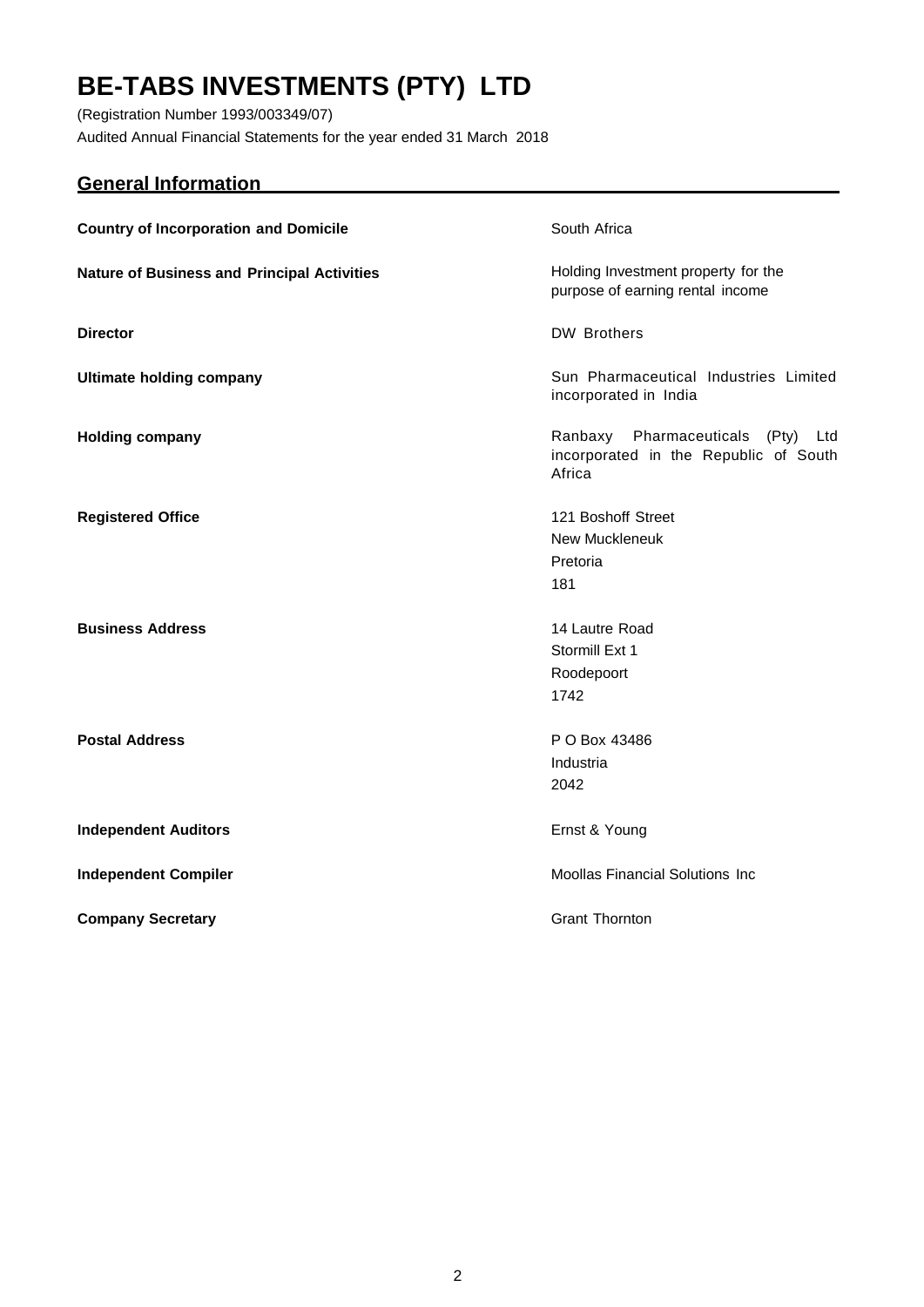## <span id="page-3-0"></span>**Report of the Compiler**

### **To the Shareholder of Be-Tabs Investments (Pty) Ltd**

We have compiled the accompanying annual financial statements of Be-Tabs Investments (Pty) Ltd based on information you have provided. These annual financial statements comprise the statement of financial position of Be-Tabs Investments (Pty) Ltd as at 31 March 2018, the statement of comprehensive income, the statement of changes in equity and the statement of cash flows for the year then ended, a summary of significant accounting policies and other explanatory information.

We performed this compilation engagement in accordance with International Standard on Related Services 4410 (Revised), Compilation Engagements.

We have applied our expertise in accounting and financial reporting to assist you in the preparation and presentation of these financial statements in accordance with International Financial Reporting Standards and the requirements of the Companies Act of South Africa. We have complied with relevant ethical requirements, including principles of integrity, objectivity, professional competence and due care.

These financial statements and the accuracy and completeness of the information used to compile them are your responsibility.

Since a compilation engagement is not an assurance engagement, we are not required to verify the accuracy or completeness of the information you provided to us to compile these financial statements. Accordingly, we do not express an audit opinion or a review conclusion on whether these financial statements are prepared in accordance with International Financial Reporting Standards and the requirements of the Companies Act of South Africa.

### **Moollas Financial Solutions Inc 24 May 2018**

**Building 2, Woodmead Country Club Estate 21 Woodlands Drive**

**Muhammad Moolla Woodmead Chartered Accountant (SA) 2052**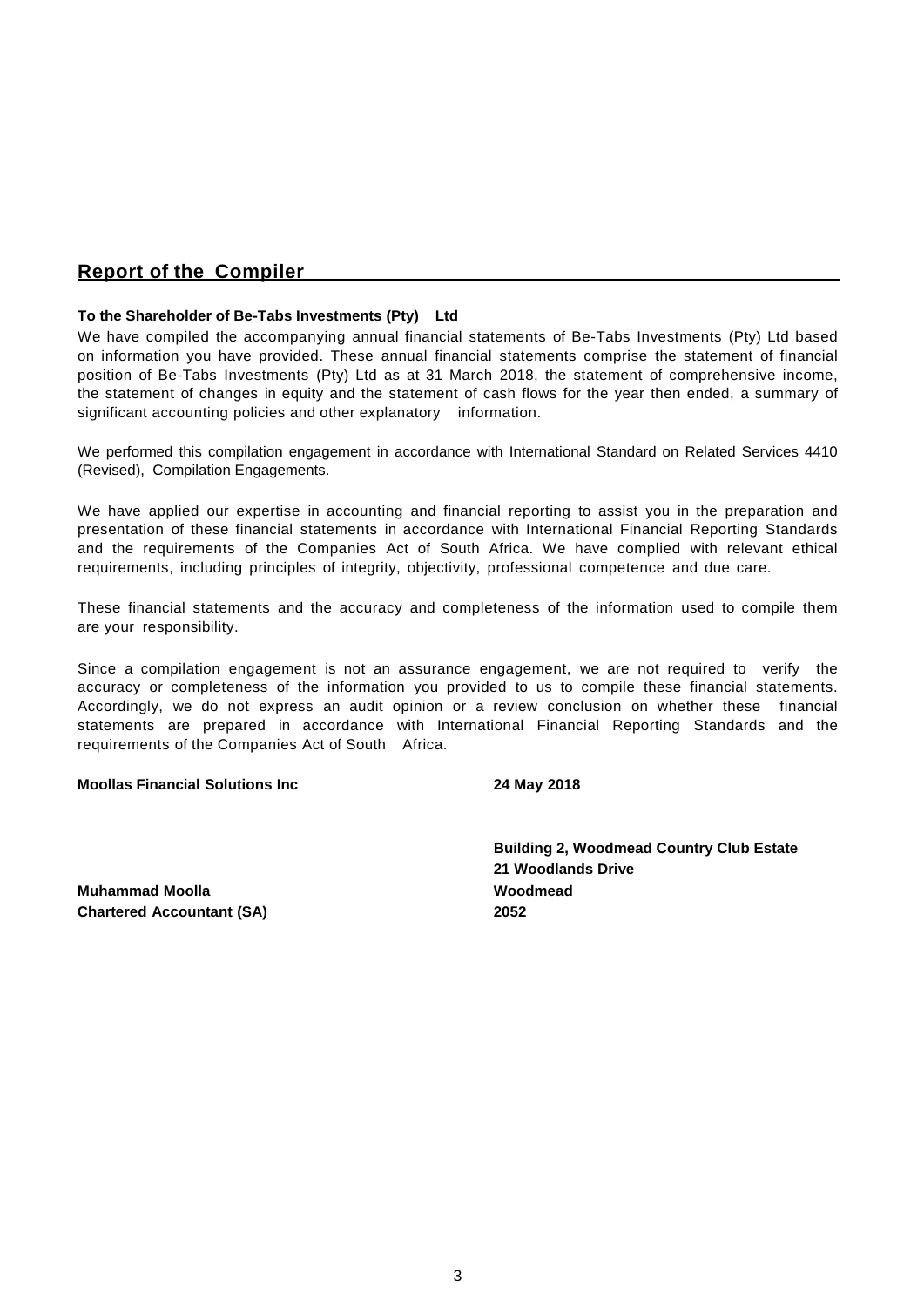(Registration Number 1993/003349/07) Audited Annual Financial Statements for the year ended 31 March 2018

## <span id="page-4-0"></span>**Director's Responsibilities and Approval**

The director is required by the South African Companies Act to maintain adequate accounting records and is responsible for the content and integrity of the annual financial statements and related financial information included in this report. It is his responsibility to ensure that the annual financial statements satisfy the financial reporting standards as to form and content and present fairly the statement of financial position, results of operations and business of the company, and explain the transactions and financial position of the business of the company at the end of the financial year. The annual financial statements are based upon appropriate accounting policies consistently applied throughout the company and supported by reasonable and prudent judgements and estimates.

The director acknowledges that he is ultimately responsible for the system of internal financial control established by the company and places considerable importance on maintaining a strong control environment. To enable the director to meet these responsibilities, the board sets standards for internal control aimed at reducing the risk of error or loss in a cost effective manner. The standards include the proper delegation of responsibilities within a clearly defined framework, effective accounting procedures and adequate segregation of duties to ensure an acceptable level of risk. These controls are monitored throughout the company and all employees are required to maintain the highest ethical standards in ensuring the company's business is conducted in a manner that in all reasonable circumstances is above reproach.

The focus of risk management in the company is on identifying, assessing, managing and monitoring all known forms of risk across the company. While operating risk cannot be fully eliminated, the company endeavours to minimise it by ensuring that appropriate infrastructure, controls, systems and ethical behaviour are applied and managed within predetermined procedures and constraints.

The director is of the opinion, based on the information and explanations given by management and the external auditors, that the system of internal control provides reasonable assurance that the financial records may be relied on for the preparation of the annual financial statements. However, any system of internal financial control can provide only reasonable, and not absolute, assurance against material misstatement or loss.

The annual financial statements have been audited by the independent auditing firm, Ernst & Young, who have been given unrestricted access to all financial records and related data, including minutes of all meetings of the shareholder and the director. The director believes that all representations made to the independent auditor during the audit were valid and appropriate. The external auditors' audit report is presented on pages 3 to 5.

The annual financial statements as set out on pages 8 to 25 were approved by the him on 24 May 2018 and were signed by him.

DW Brothers

\_\_\_\_\_\_\_\_\_\_\_\_\_\_\_\_\_\_\_\_\_\_\_\_\_\_\_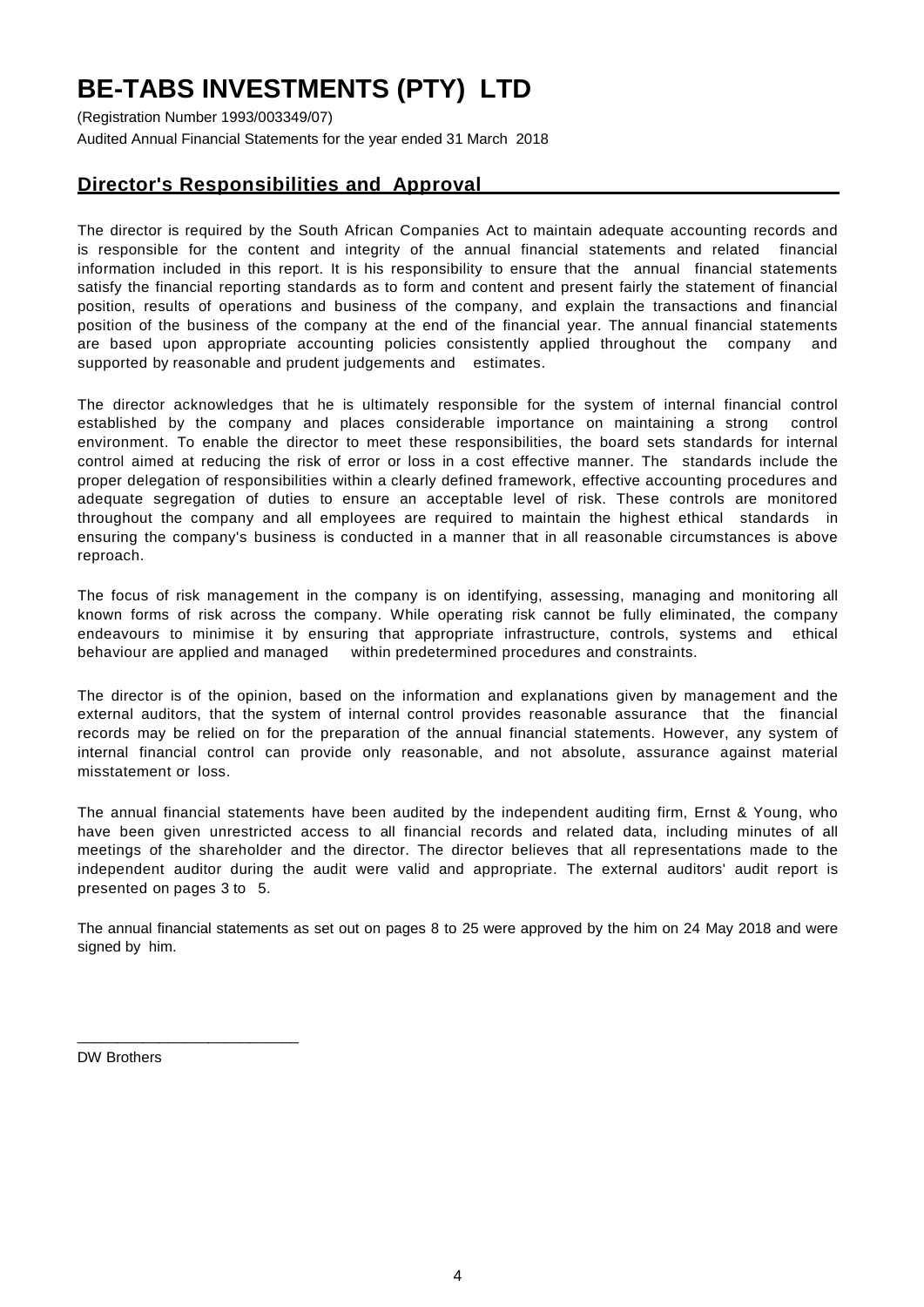(Registration Number 1993/003349/07) Audited Annual Financial Statements for the year ended 31 March 2018

## <span id="page-5-0"></span>**Director's Report**

The director presents his report for the year ended 31 March 2018.

## **1. Review of activities**

### **Main business and operations**

The principal activity of the company is holding Investment property for the purpose of earning rental income and there were no major changes herein during the year.

The operating results and statement of financial position of the company are fully set out in the attached financial statements and do not in my opinion require any further comment.

## **2. Going concern**

The financial statements have been prepared on the basis that assets will be realised and liabilities will be discharged within the next 12 months as the entity will not continue to operate in the future. Therefore, the going concern basis has not been adopted in the preparation of the financial statements.

## **3. Events after reporting date**

The director is not aware of any matter or circumstance arising since the end of the financial year to the date of this report that could have a material effect on the financial position of the company.

## **4. Authorised and issued share capital**

No changes were approved or made to the authorised or issued share capital of the company during the year under review.

### **5. Dividends**

No dividends were declared or paid to the shareholder during the year.

### **6. Director**

The director of the company during the year and to the date of this report is as follows:

DW Brothers

### **7. Secretary**

The company's designated secretary is Grant Thornton.

### **8. Independent Auditors**

Ernst & Young were the independent auditors for the year under review.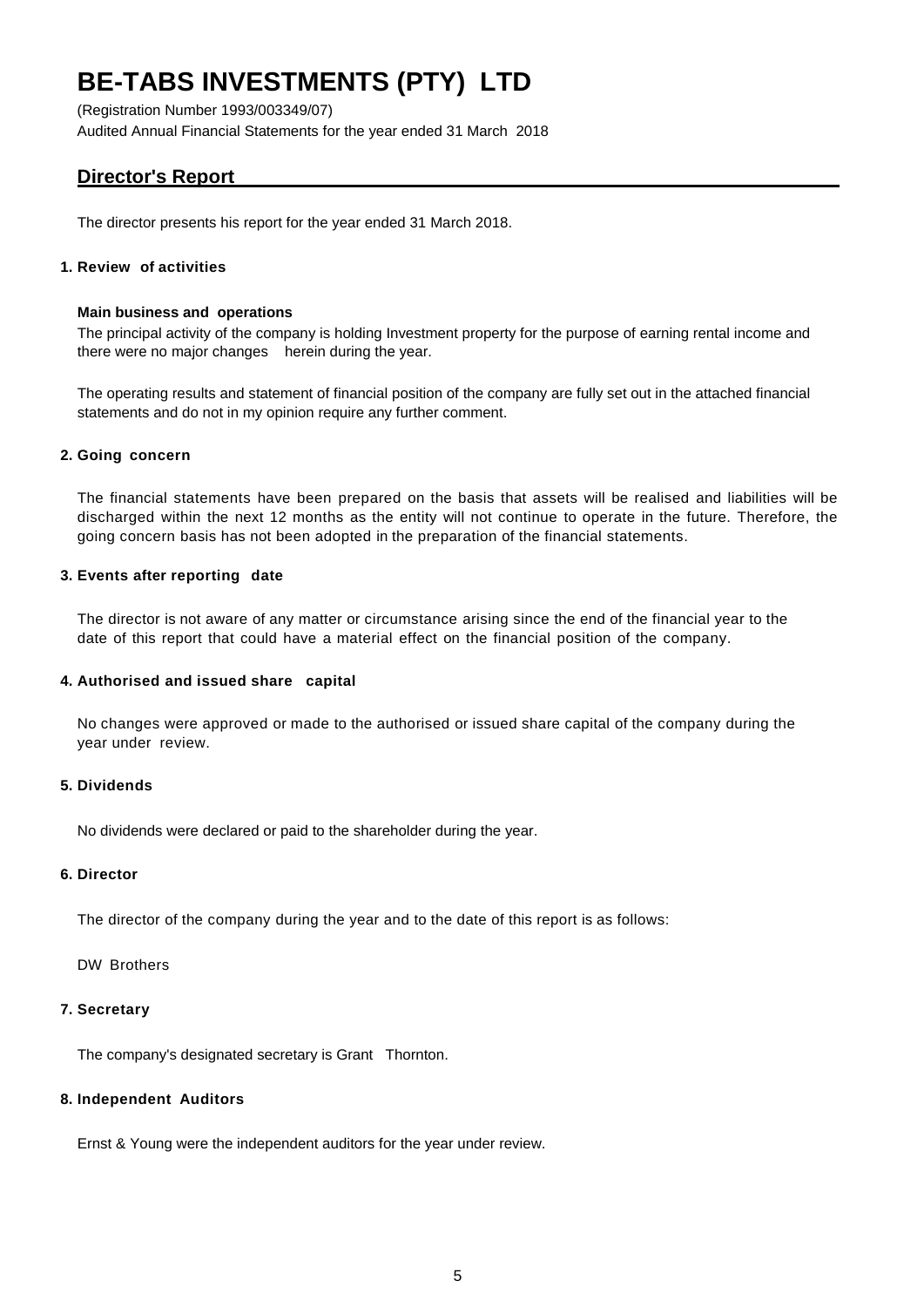(Registration Number 1993/003349/07) Audited Annual Financial Statements as at 31 March 2018

## **Statement of Financial Position**

| Figures in R                        | <b>Notes</b> | 2018      | 2017      |
|-------------------------------------|--------------|-----------|-----------|
|                                     |              |           |           |
| <b>Assets</b>                       |              |           |           |
| <b>Current Assets</b>               |              |           |           |
| Loans to group companies            | 5            | 1,843,703 | 2,593,679 |
| Trade and other receivables         | 6            | 530,501   |           |
| Cash and cash equivalents           | 7            | 1,202,073 | 985,678   |
|                                     |              | 3,576,277 | 3,579,357 |
| <b>Total Assets</b>                 |              | 3,576,277 | 3,579,357 |
| <b>Equity and Liabilities</b>       |              |           |           |
| <b>Equity</b>                       |              |           |           |
| <b>Stated Capital</b>               | 8            | 200       | 200       |
| Retained earnings                   |              | 3,576,077 | 3,577,087 |
|                                     |              | 3,576,277 | 3,577,287 |
| <b>Current Liabilities</b>          |              |           |           |
| Trade and other payables            | 9            |           | 2,070     |
| <b>Total Equity and Liabilities</b> |              | 3,576,277 | 3,579,357 |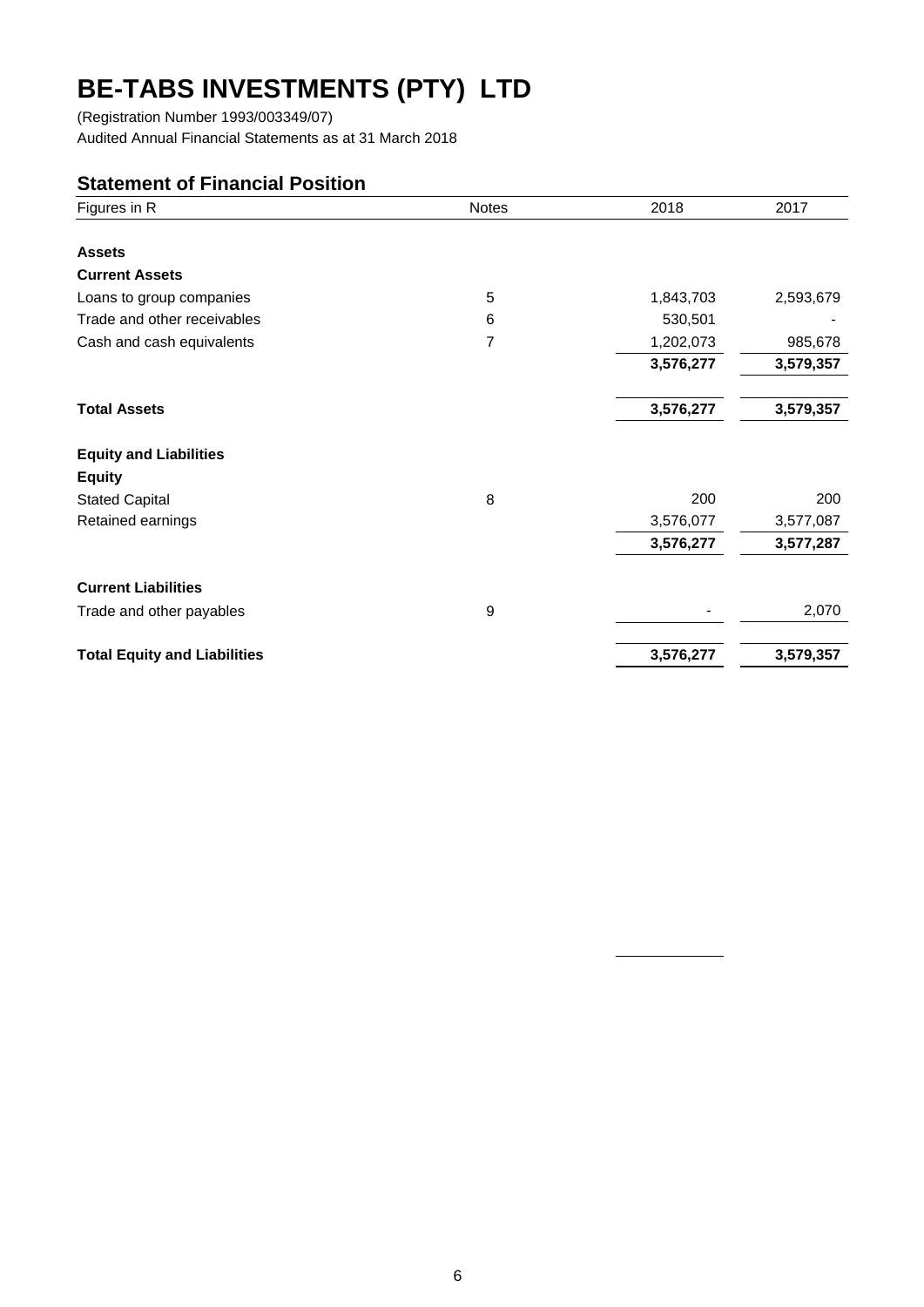(Registration Number 1993/003349/07) Audited Annual Financial Statements for the year ended 31 March 2018

## **Statement of Profit or Loss and Comprehensive Income**

| Figures in R                                   | 2018    | 2017   |  |
|------------------------------------------------|---------|--------|--|
|                                                |         |        |  |
| Operating costs                                | (1,010) | 26,524 |  |
| <b>Operating (loss)/profit</b>                 | (1,010) | 26,524 |  |
| (Loss)/profit for the year                     | (1,010) | 26,524 |  |
| Other comprehensive income                     |         |        |  |
| Other comprehensive income                     |         |        |  |
| Total other comprehensive income               |         |        |  |
| Total comprehensive (loss)/income for the year | (1,010) | 26,524 |  |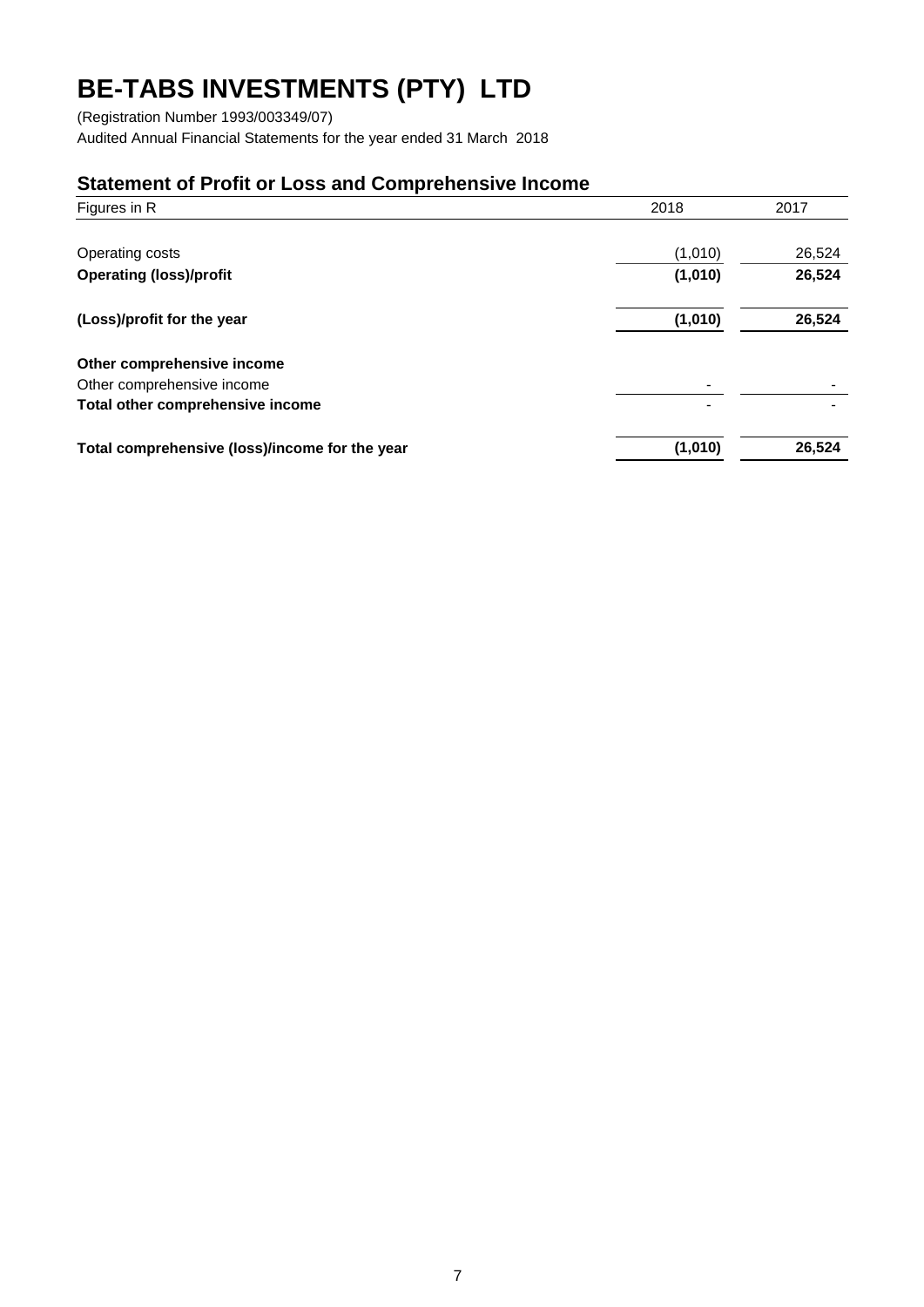(Registration Number 1993/003349/07)

Audited Annual Financial Statements for the year ended 31 March 2018

## **Statement of Changes in Equity**

| Figures in R                            | <b>Stated</b><br>Capital | <b>Retained</b><br>earnings | Total     |  |
|-----------------------------------------|--------------------------|-----------------------------|-----------|--|
| <b>Balance at 1 April 2016</b>          | 200                      | 3,550,563                   | 3,550,763 |  |
| Total comprehensive income for the year |                          |                             |           |  |
| Profit for the year                     |                          | 26,524                      | 26,524    |  |
| Total other comprehensive income        |                          |                             |           |  |
| Total comprehensive loss for the year   |                          | 26,524                      | 26,524    |  |
| Balance at 31 March 2017                | 200                      | 3,577,087                   | 3,577,287 |  |
| <b>Balance at 1 April 2017</b>          | 200                      | 3,577,087                   | 3,577,287 |  |
| Total comprehensive income for the year |                          |                             |           |  |
| Loss for the year                       |                          | (1,010)                     | (1,010)   |  |
| Total comprehensive income for the year |                          | (1,010)                     | (1,010)   |  |
| Balance at 31 March 2018                | 200                      | 3,576,077                   | 3,576,277 |  |
| <b>Note</b>                             | 8                        |                             |           |  |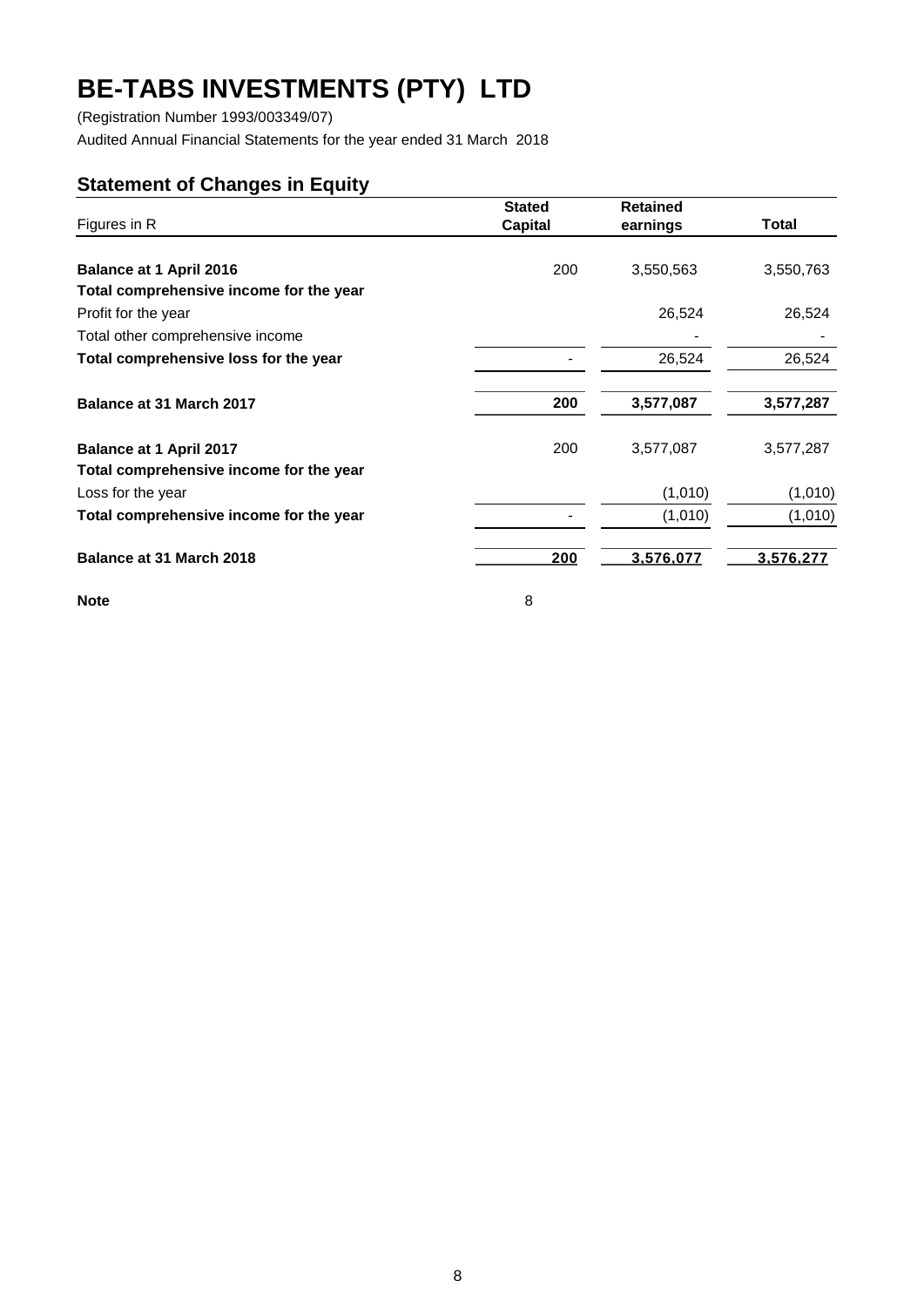(Registration Number 1993/003349/07)

Audited Annual Financial Statements for the year ended 31 March 2018

## **Statement of Cash Flows**

| Figures in R                                       | 2018       | 2017    |
|----------------------------------------------------|------------|---------|
|                                                    |            |         |
| Cash flows from operating activities               |            |         |
| Profit before tax                                  | (1,010)    | 26,524  |
| Operating cash flow before working capital         |            |         |
| changes                                            | (1,010)    | 26,524  |
| Working capital changes                            |            |         |
| Increase in trade and other receivables            | (530, 501) |         |
| (Decrease)/increase in trade and other payables    | (2,070)    | 56      |
| Cash (utilised in)/generated by operating          |            |         |
| activities                                         | (533, 581) | 26,580  |
| Income tax paid                                    |            |         |
| Net cash from operating activities                 | (533, 581) | 26,580  |
| Cash flows from financing activities               |            |         |
| Decrease in loans from group companies             | 749,976    | 174,798 |
| Net cash generated by financing activities         | 749,976    | 174,798 |
| Increase in cash and cash equivalents              | 216,395    | 201,378 |
| Cash and cash equivalents at beginning of the year | 985,678    | 784,300 |
| Cash and cash equivalents at end of the year       | 1,202,073  | 985,678 |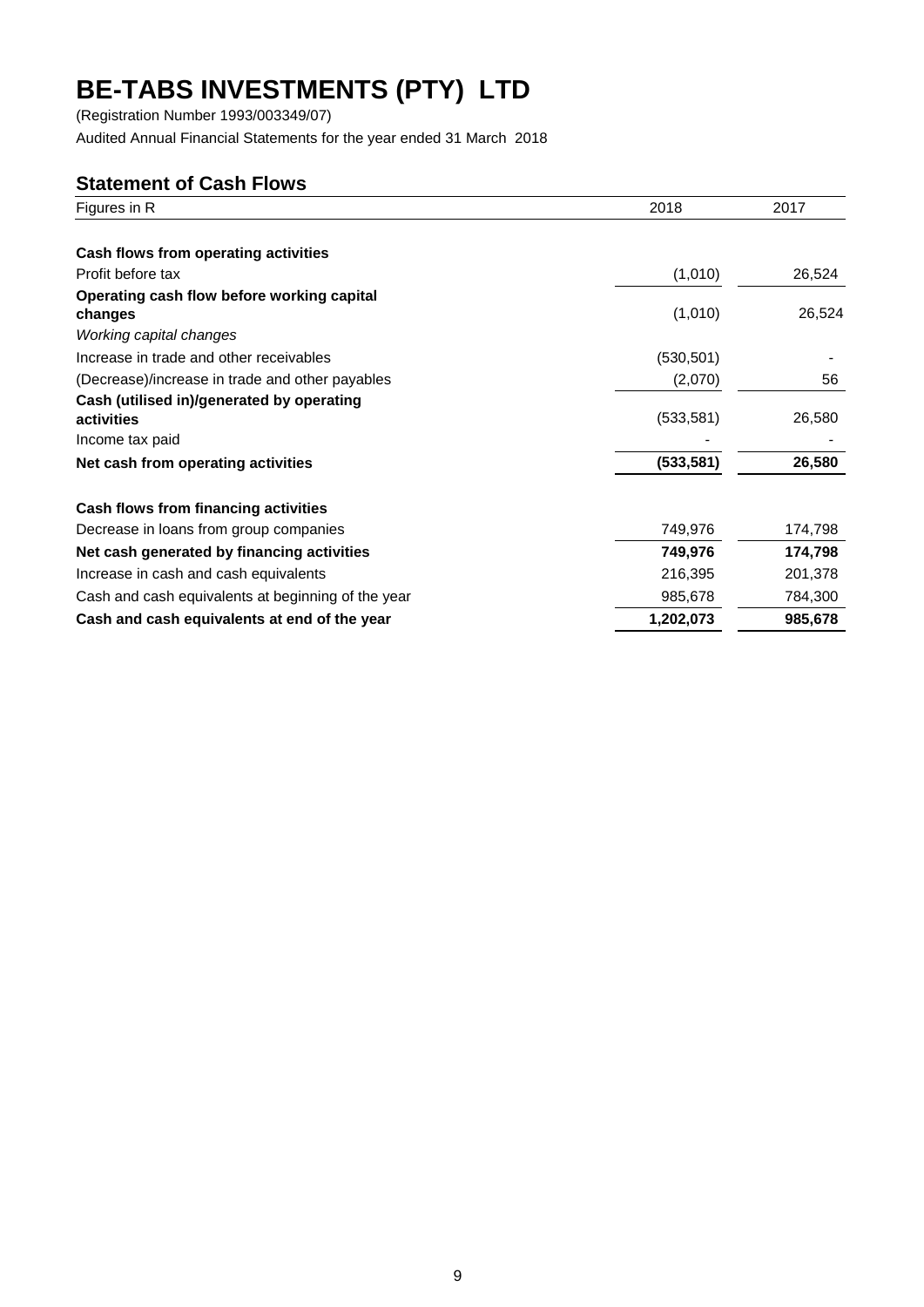(Registration Number 1993/003349/07) Audited Annual Financial Statements for the year ended 31 March 2018

## <span id="page-10-0"></span>**Accounting Policies**

## **1. Basis of preparation**

The annual financial statements of the company have been prepared in accordance with all applicable International Financial Reporting Standards (IFRSs) and the Companies Act 71 of 2008. The annual financial statements have been prepared under the historical cost convention, and are presented in South African Rands.

The preparation of financial statements in conformity with IFRS requires the use of certain critical accounting estimates. It also requires management to exercise its judgement in the process of applying the company's accounting policies. The areas involving a higher degree of judgement or complexity, or areas where assumptions and estimates are significant to the annual financial statements are disclosed in note 3.

## **2. Summary of significant accounting policies**

The principal accounting policies applied in the preparation of these annual financial statements are set out below. These policies have been consistently applied to all the years presented, unless otherwise stated.

## **2.1 Financial assets**

## **Classification**

The company classifies its financial assets in the following categories: at fair value through profit or loss, loans and receivables, and available for sale. The classification depends on the purpose for which the financial assets were acquired. Management determines the classification of its financial assets at initial recognition.

### **Financial assets at fair value through profit or loss**

Financial assets at fair value through profit or loss are financial assets held for trading. A financial asset is classified in this category if acquired principally for the purpose of selling in the short term.

Derivatives are also categorised as held for trading unless they are designated as hedges.

Assets in this category are classified as current assets if expected to be settled within 12 months, otherwise they are classified as non-current.

### **Loans and receivables**

Loans and receivables are non-derivative financial assets with fixed or determinable payments that are not quoted in an active market. They are included in current assets, except for maturities greater than 12 months after the end of the reporting period. These are classified as non-current assets. The company's loans and receivables comprise 'trade and other receivables' and 'cash and cash equivalents' in the statement of financial position.

### **Available-for-sale financial assets**

Available-for-sale financial assets are non-derivatives that are either designated in this category or not classified in any of the other categories. They are included in non-current assets unless the investment matures or management intends to dispose of it within 12 months of the end of the reporting period.

### **Recognition and measurement**

Regular purchases and sales of financial assets are recognised on the trade-date – the date on which the company commits to purchase or sell the asset. Investments are initially recognised at fair value plus transaction costs for all financial assets not carried at fair value through profit or loss.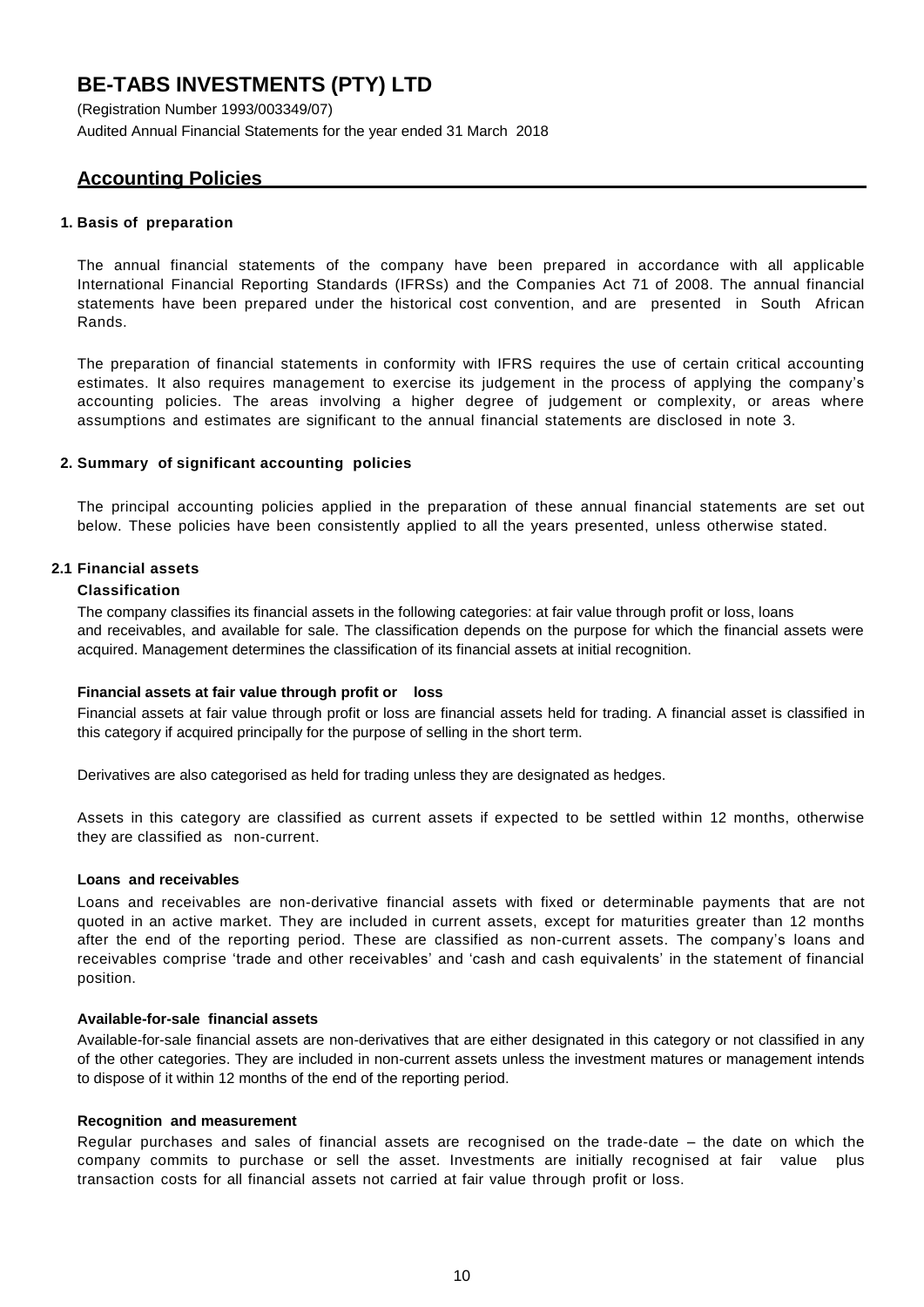(Registration Number 1993/003349/07) Audited Annual Financial Statements for the year ended 31 March 2018

## **Accounting Policies**

Financial assets carried at fair value through profit or loss are initially recognised at fair value, and transaction costs are expensed in the statement of comprehensive income. Financial assets are derecognised when the rights to receive cash flows from the investments have expired or have been transferred and the company has transferred substantially all risks and rewards of ownership. Available-for-sale financial assets and financial assets at fair value through profit or loss are subsequently carried at fair value. Loans and receivables are subsequently carried at amortised cost using the effective interest rate method.

Gains or losses arising from changes in the fair value of the 'financial assets at fair value through profit or loss' category are presented in the statement of comprehensive income within 'Other (losses)/gains – net' in the period in which they arise. Dividend income from financial assets at fair value through profit or loss is recognised in the statement of comprehensive income as part of other income when the company's right to receive payments is established.

Changes in the fair value of monetary and non-monetary securities classified as available for sale are recognised in other comprehensive income.

When securities classified as available for sale are sold or impaired, the accumulated fair value adjustments recognised in equity are included in the statement of comprehensive income as 'Gains and losses from investment securities'.

Interest on available-for-sale securities calculated using the effective interest rate method is recognised in the statement of comprehensive income as part of other income. Dividends on available-for-sale equity instruments are recognised in the statement of comprehensive income as part of other income when the company's right to receive payments is established.

### **Offsetting financial instruments**

Financial assets and liabilities are offset and the net amount reported in the statement of financial position when there is a legally enforceable right to offset the recognised amounts and there is an intention to settle on a net basis or realise the asset and settle the liability simultaneously.

### **Impairment of financial assets**

### **Assets carried at amortised cost**

The company assesses at the end of each reporting period whether there is objective evidence that a financial asset or group of financial assets is impaired.

A financial asset or a group of financial assets is impaired and impairment losses are incurred only if there is objective evidence of impairment as a result of one or more events that occurred after the initial recognition of the asset (a 'loss event') and that loss event (or events) has an impact on the estimated future cash flows of the financial asset or group of financial assets that can be reliably estimated.

Evidence of impairment may include indications that the debtors or a group of debtors is experiencing significant financial difficulty, default or delinquency in interest or principal payments, the probability that they will enter bankruptcy or other financial reorganisation, and where observable data indicate that there is a measurable decrease in the estimated future cash flows, such as changes in arrears or economic conditions that correlate with defaults.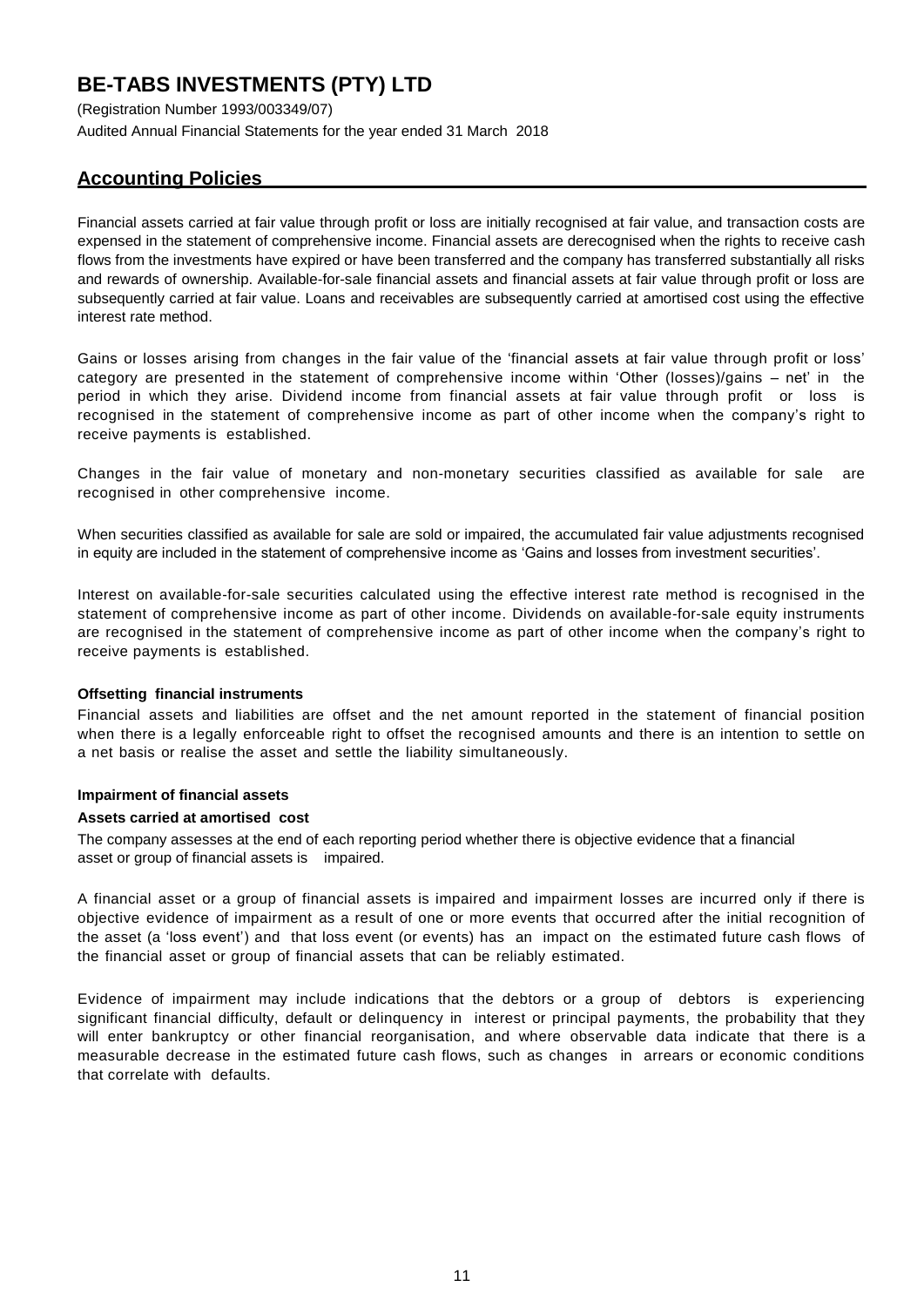(Registration Number 1993/003349/07) Audited Annual Financial Statements for the year ended 31 March 2018

## **Accounting Policies**

For loans and receivables category, the amount of the loss is measured as the difference between the asset's carrying amount and the present value of estimated future cash flows (excluding future credit losses that have not been incurred) discounted at the financial asset's original effective interest rate. The carrying amount of the asset is reduced and the amount of the loss is recognised in the consolidated statement of comprehensive income. If a loan or held-to-maturity investment has a variable interest rate, the discount rate for measuring any impairment loss is the current effective interest rate determined under the contract. As a practical expedient, the company may measure impairment on the basis of an instrument's fair value using an observable market price.

If, in a subsequent period, the amount of the impairment loss decreases and the decrease can be related objectively to an event occurring after the impairment was recognised (such as an improvement in the debtor's credit rating), the reversal of the previously recognised impairment loss is recognised in the consolidated statement of comprehensive income.

### **Assets classified as available for sale**

The company assesses at the end of each reporting period whether there is objective evidence that a financial asset or a group of financial assets is impaired. For debt securities, the company uses the criteria referred to in

(a) above. In the case of equity investments classified as available for sale, a significant or prolonged decline in the fair value of the security below its cost is also evidence that the assets are impaired. If any such evidence exists for available-for-sale financial assets, the cumulative loss – measured as the difference between the acquisition cost and the current fair value, less any impairment loss on that financial asset previously recognised in profit or loss – is removed from equity and recognised in profit or loss. Impairment losses recognised in the consolidated statement of comprehensive income on equity instruments are not reversed through the consolidated statement of comprehensive income.

If, in a subsequent period, the fair value of a debt instrument classified as available for sale increases and the increase can be objectively related to an event occurring after the impairment loss was recognised in profit or loss, the impairment loss is reversed through the consolidated statement of comprehensive income.

### **Trade and other receivables**

Trade and other receivables are initially measured at fair value and, after initial recognition, at amortised cost less impairment losses for bad and doubtful debts, if any, except for the following receivables:

- Interest-free loans made to related parties without any fixed repayment terms or the effect of discounting being immaterial, that are measured at cost less impairment losses for bad and doubtful debt, if any; and - Short-term receivables with no stated interest rate and the effect of discounting being immaterial, that are measured at their original invoice amount less impairment losses for bad and doubtful debt, if any.

At each reporting date, the company assesses whether there is any objective evidence that a receivable or company of receivables is impaired. Impairment losses on trade and other receivables are recognised in profit or loss when there is objective evidence that an impairment loss has been incurred and are measured as the difference between the receivable's carrying amount and the present value of estimated future cash flows (excluding future credit losses that have not been incurred) discounted at its original effective interest rate, i.e. the effective interest rate computed at initial recognition. The impairment loss is reversed if, in a subsequent period, the amount of the impairment loss decreases and the decrease can be related objectively to an event occurring after the impairment was recognised.

### **Cash and cash equivalents**

Cash comprises cash on hand and at bank and demand deposits with bank. Cash equivalents are short-term, highly liquid investments that are readily convertible to known amounts of cash and which are subject to an insignificant risk of changes in value.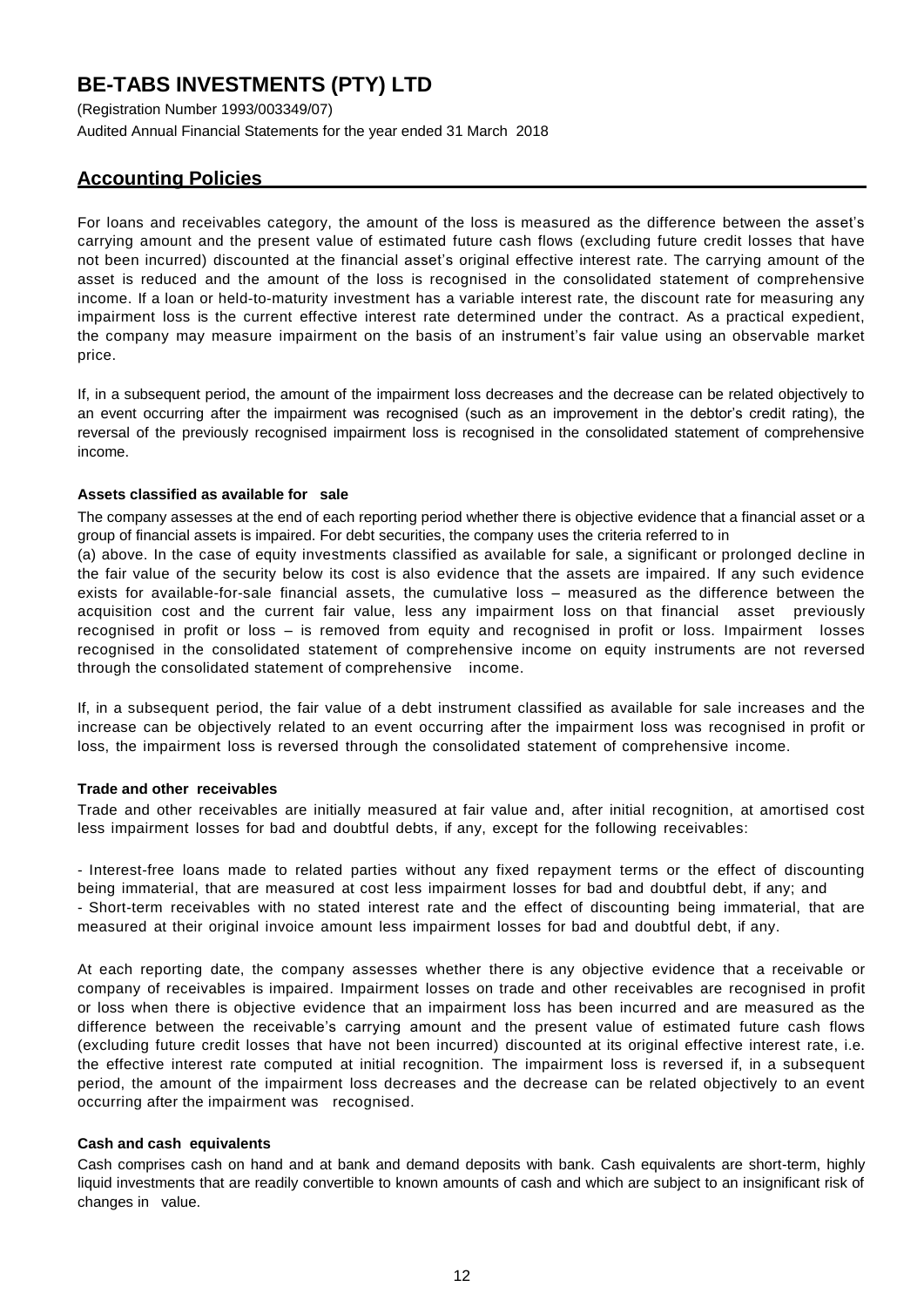(Registration Number 1993/003349/07) Audited Annual Financial Statements for the year ended 31 March 2018

## **Accounting Policies**

For the purpose of statement of cash flows, bank overdrafts which are repayable on demand form an integral part of the company's cash management are included as a component of cash and cash equivalents.

## **Trade and other payables**

Trade payables are obligations to pay for goods or services that have been acquired in the ordinary course of business from suppliers. Accounts payable are classified as current liabilities if payment is due within one year or less (or in the normal operating cycle of the business if longer). If not, they are presented as non-current liabilities.

Trade payables are recognised initially at fair value and subsequently measured at amortised cost using the effective interest rate method.

## **Loans to (from) group companies**

These include loans to and from holding companies, fellow subsidiaries, subsidiaries, joint ventures and associates and are recognised initially at fair value plus direct transaction costs. Loans to group companies are classified as loans and receivables. Loans from group companies are classified financial liabilities measured at amortised cost.

## **Share capital**

### Ordinary shares

Ordinary shares are classified as equity. Incremental costs directly attributable to the issue of ordinary shares are recognised as a deduction from equity, net of any tax effects.

### **2.2 Income taxation**

Income taxation for the year includes current taxation and deferred taxation. Current taxation and deferred taxation are recognised in profit or loss, except to the extent that the taxation arises from a transaction or event which is recognised directly in equity. In the case if the taxation relates to items that are recognised directly to equity, current taxation and deferred taxation are also recognised directly to equity.

Current taxation liabilities and assets are measured at the amount expected to be paid to or recovered from the taxation authorities, using the taxation rates and taxation laws that have been enacted or substantively enacted by the statement of financial position date. Current taxation is the amount of income taxation payable or recoverable in respect of the taxable profit or loss for a period.

Deferred taxation assets and liabilities arise from deductible and taxable temporary differences respectively. Temporary differences are the differences between the carrying amounts of assets and liabilities for financial reporting purposes and their taxation bases. Deferred taxation assets also arise from unused taxation losses and unused taxation credits.

A deferred taxation liability is recognised for all taxable temporary differences, except to the extent that the deferred taxation liability arises from the initial recognition of an asset or liability in a transaction which is not a business combination; and at the time of the transaction, affects neither accounting profit nor taxable profit (taxation loss).

A deferred taxation asset is recognised for all deductible temporary differences to the extent that it is probable that taxable profit will be available against which the deductible temporary difference can be utilised, unless the deferred taxation asset arises from the initial recognition of an asset or liability in a transaction that is not a business combination and at the time of the transaction, affects neither accounting profit nor taxable profit (taxation loss).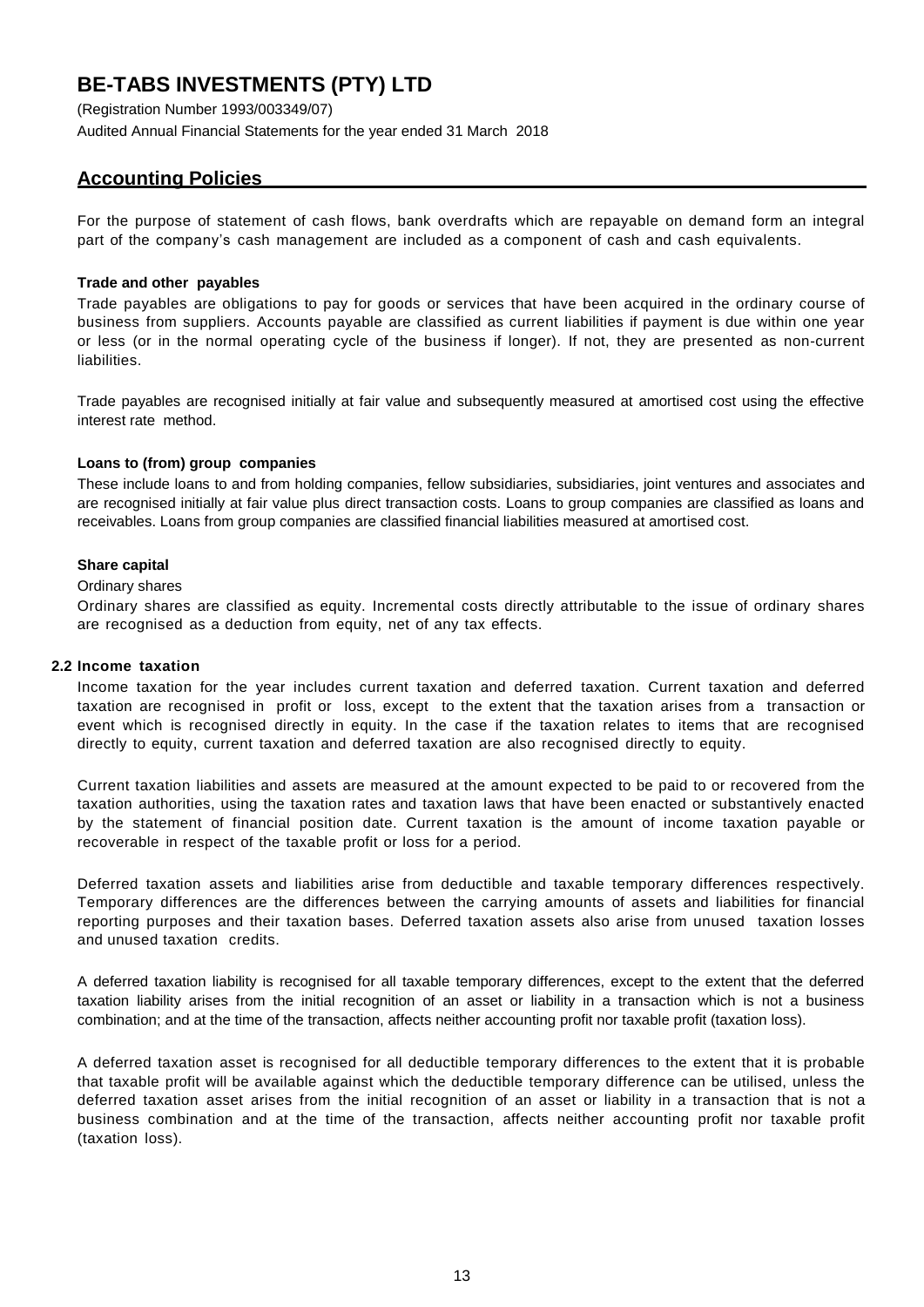(Registration Number 1993/003349/07) Audited Annual Financial Statements for the year ended 31 March 2018

## **Accounting Policies**

At each statement of financial position date, the company reviews and assesses the recognised and unrecognised deferred taxation assets and the future taxable profit to determine whether any recognised deferred taxation assets should be derecognised and any unrecognised deferred taxation assets should be recognised.

Deferred taxation assets and liabilities are measured at the taxation rates that are expected to apply to the period when the asset is realised or the liability is settled, based on taxation rates and taxation laws that have been enacted or substantively enacted by the statement of financial position date. Deferred taxation assets and liabilities are not discounted.

## **Tax expenses**

Current and deferred taxes are recognised as income or an expense and included in profit and loss for the period, except to the extent that the tax arises from:

- A transaction or event which is recognised, in the same or A different period, to other comprehensive income, or

- a business combination

Current tax and deferred taxes are charged or credited to other comprehensive income if the tax relates to the items that are credited or charged, in the same or a different period, to other comprehensive income.

Current and deferred taxes are charged or credited directly to equity if the tax relates to items that are credited or charged, in the same or a different period, directly in equity.

### **2.3 Interest income**

Interest income is recognised using the effective interest rate method. When a loan and receivable is impaired, the company reduces the carrying amount to its recoverable amount, being the estimated future cash flow discounted at the original effective interest rate of the instrument, and continues unwinding the discount as interest income. Interest income on impaired loan and receivables is recognised using the original effective interest rate.

## **2.4 Related parties**

For the purposes of these financial statements, a party is considered to be related to the company if:

- a. directly, or indirectly through one or more intermediaries, the party controls, is controlled by, or is under common control with, the company, has an interest in the company that gives it significant influence over the company, or has joint control over the company;
- b. the party is an associate of the company;
- c. the party is a joint venture in which the company is a venture;
- d. the party is a member of the key management personnel of the company or its parent;
- e. the party is a close member of the family of any individual referred to in (i) or (iv);
- f. the party is an entity that is controlled, jointly controlled or significantly influenced by or for which significant voting power in such entity resides with, directly or indirectly, any individual referred to in (iv) or (v); or
- g. the party is a post-employment benefit plan for the benefit of employees of the company, or of any entity that is a related party of the company.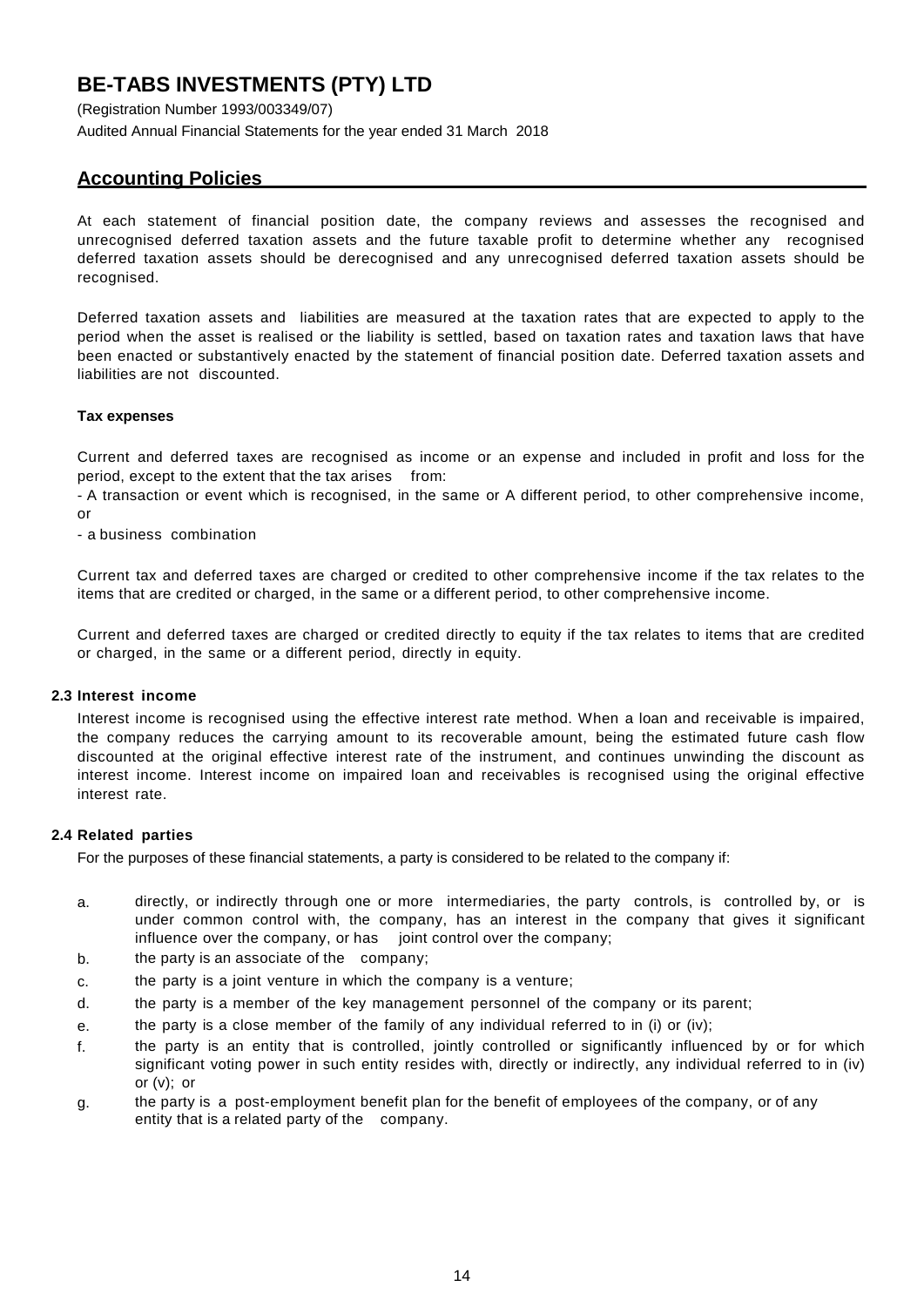(Registration Number 1993/003349/07) Audited Annual Financial Statements for the year ended 31 March 2018

## **Accounting Policies**

### **3. Critical accounting judgements and key sources of estimation uncertainty**

The company's management makes assumptions, estimates and judgements in the process of applying the company's accounting policies that affect the assets, liabilities, income and expenses in the consolidated annual financial statements prepared in accordance with IFRSs. The assumptions, estimates and judgements are based on historical experience and other factors that are believed to be reasonable under the circumstances. While the management reviews their judgements, estimates and assumptions continuously, the actual results will seldom equal to the estimates.

The estimates and the underlying assumptions are reviewed on an ongoing basis. Revisions to accounting estimates are recognised in the period in which the estimate is revised if the revision policy affects only that period, or in the period of the revision and future periods if the revision affects both current and future periods.

## **3.1 Key sources of estimation uncertainty**

The following are the key assumptions concerning the future, and other key sources of estimation uncertainty at the end of the reporting period, that have a significant risk of causing a material adjustment to the carrying amounts of assets and liabilities within the next financial year.

## **3.1.1 Trade receivables**

The company assesses its trade receivables and loans and receivables for impairment at the end of each reporting period. In determining whether an impairment loss should be recorded in profit or loss, the company makes judgements as to whether there is observable data indicating a measurable decrease in the estimated future cash flows from a financial asset. The impairment for trade receivables is calculated on a portfolio basis, based on historical loss ratios, adjusted for national and industryspecific economic conditions and other indicators present at the reporting date that correlate with defaults on the portfolio.

## **3.1.2 Taxes**

Uncertainties exist with respect to the interpretation of complex tax regulations and changes in tax laws on foreign withholding tax.The company establishes provisions, based on reasonable estimates, for possible consequences of audits by the tax authorities. The amounts of such provisions are based on various factors, such as experience of previous tax audits and differing interpretations of tax regulations by the taxable entity and the responsible tax authority. Such differences of interpretation may arise on a wide variety of issues depending on the conditions prevailing in the respective investment's domicile. As the company assesses the probability for litigation and subsequent cash outflow with respect to taxes as remote, no contingent liability has been recognised.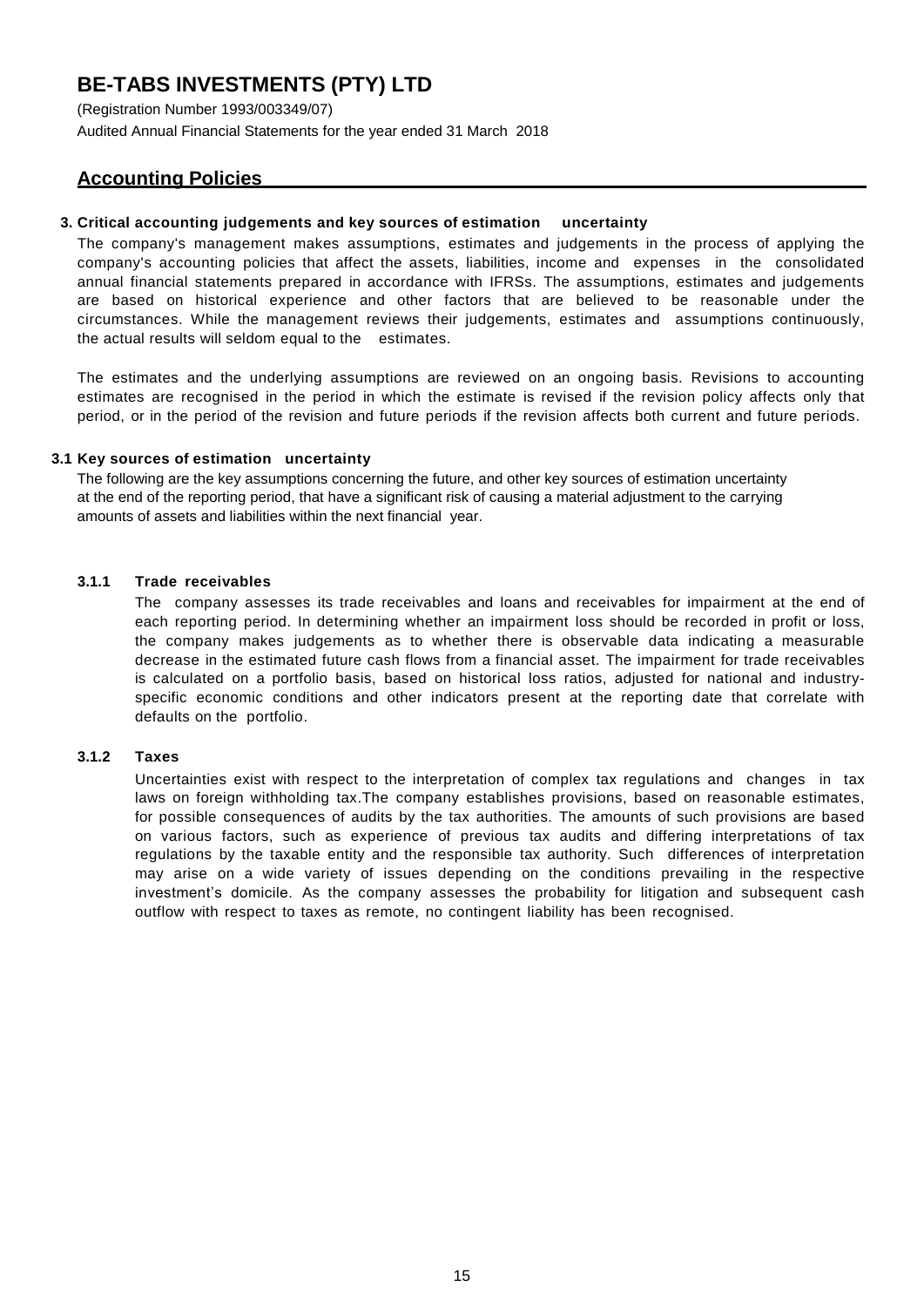(Registration Number 1993/003349/07) Audited Annual Financial Statements for the year ended 31 March 2018

## **Accounting Policies**

## **4. Changes in accounting policies and disclosures**

## **4.1 Adoption of new and revised pronouncements**

In the current year, the company has adopted all new and revised IFRSs that are relevant to its operations and effective for annual reporting periods beginning on or after 1 April 2017.

At the date of authorisation of these financial statements for the year ended 31 March 2018, the following IFRSs were adopted:

| Details of Standard / Interpretation                                                                                                                                                                                                                                                          |
|-----------------------------------------------------------------------------------------------------------------------------------------------------------------------------------------------------------------------------------------------------------------------------------------------|
| Recognition of Deferred Tax Assets for Unrealised Losses (Amendments to IAS 12)                                                                                                                                                                                                               |
| Amends IAS 12 Income Taxes to clarify the following aspects:                                                                                                                                                                                                                                  |
| • Unrealised losses on debt instruments measured at fair value and measured at cost for tax purposes<br>give rise to a deductible temporary difference regardless of whether the debt instrument's holder<br>expects to recover the carrying amount of the debt instrument by sale or by use. |
| • The carrying amount of an asset does not limit the estimation of probable future taxable profits.                                                                                                                                                                                           |
| • Estimates for future taxable profits exclude tax deductions resulting from the reversal of deductible<br>temporary differences.                                                                                                                                                             |
| • An entity assesses a deferred tax asset in combination with other deferred tax assets. Where tax law<br>restricts the utilisation of tax losses, an entity would assess a deferred tax asset in combination with<br>other deferred tax assets of the same type.                             |
| Disclosure Initiative (Amendments to IAS 7)                                                                                                                                                                                                                                                   |
| Amends IAS 7 Statement of Cash Flowsto clarify that entities shall provide disclosures that enable users of financial<br>statements to evaluate changes in liabilities arising from financing activities.                                                                                     |

Application of the above standards did not impact these annual financial statements.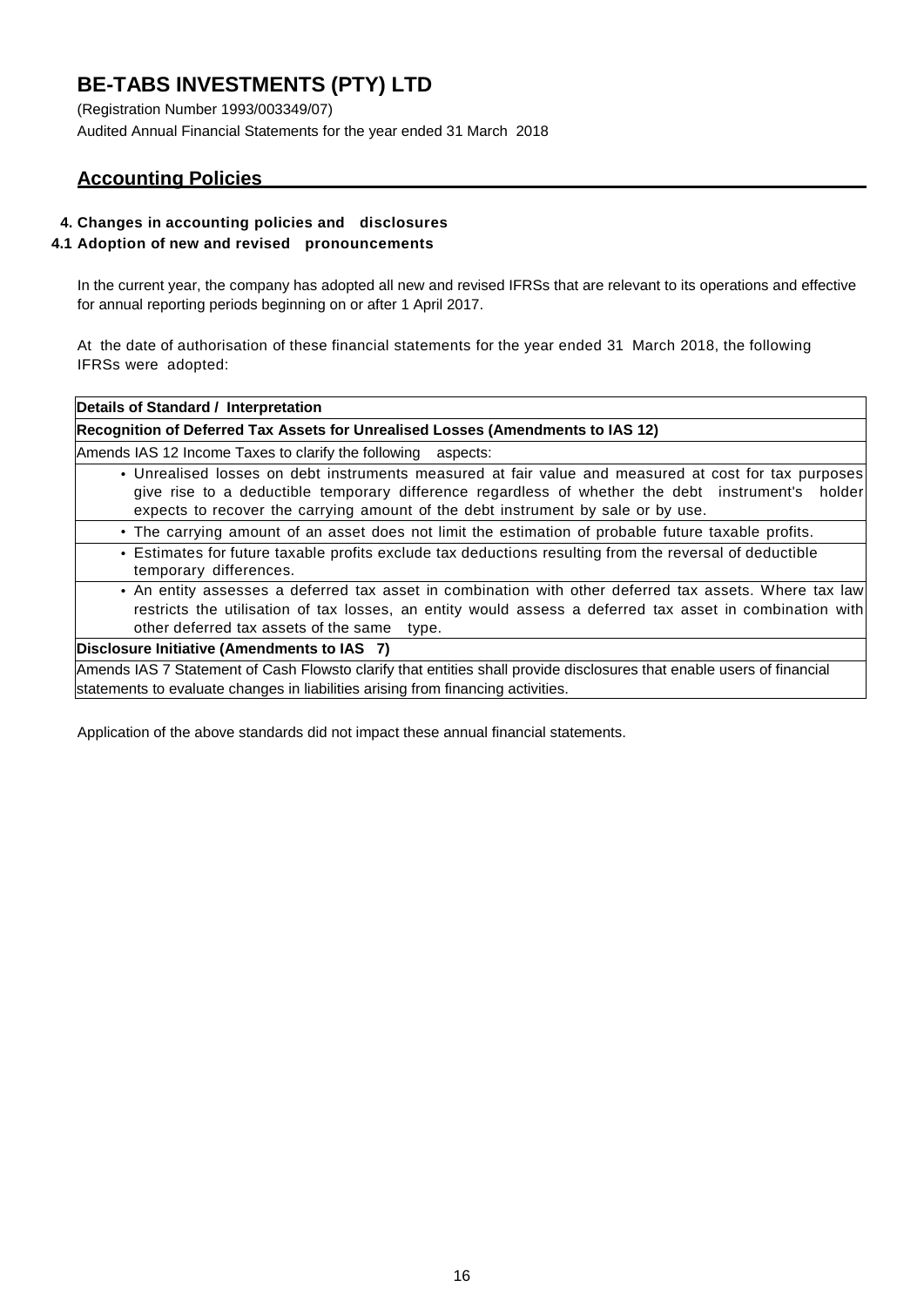(Registration Number 1993/003349/07) Audited Annual Financial Statements for the year ended 31 March 2018

## **Accounting Policies**

## **4.2 New standards and interpretations not yet adopted**

The company has not applied the following new, revised or amended pronouncements that have been issued by the IASB as they are not yet effective for the annual financial year beginning 1 April 2017 (the list does not include information about new requirements that affect interim financial reporting or first-time adopters of IFRS since they are not relevant to the company). The Board anticipates that the new standards, amendments and interpretations will be adopted in the Group's consolidated financial statements when they become effective. The company has assessed, where practicable, the potential impact of all these new standards, amendments and interpretations that will be effective in future periods.

|                                                                                    |      |             |                           | <b>Mandatory</b>                                            |
|------------------------------------------------------------------------------------|------|-------------|---------------------------|-------------------------------------------------------------|
|                                                                                    |      |             |                           | application date and                                        |
|                                                                                    |      |             |                           | expected                                                    |
| Details of Standard / interpretation                                               |      |             | <b>Anticipated impact</b> | implementation date                                         |
| <b>IFRS 9 Financial Instruments (2014)</b>                                         |      |             |                           | It is unlikely that the amendment will Effective for annual |
|                                                                                    | have |             | a material impact         | on the periods beginning on or                              |
|                                                                                    |      | company's   | annual                    | financial after 1 January 2018.                             |
|                                                                                    |      | statements. |                           | The company expects                                         |
| A finalised version of IFRS 9 which contains                                       |      |             |                           | to adopt the standard                                       |
| accounting<br>financial<br>requirements<br>for                                     |      |             |                           | for the first time in the                                   |
| 39<br>replacing<br>IAS<br>Financial<br>instruments,                                |      |             |                           | 2019 annual financial                                       |
| Recognition and Measurement.<br>Instruments:                                       |      |             |                           | statements.                                                 |
| The standard contains requirements in the                                          |      |             |                           |                                                             |
| following areas:                                                                   |      |             |                           |                                                             |
| • Classification<br>and<br>measurement.                                            |      |             |                           |                                                             |
| Financial assets are classified by                                                 |      |             |                           |                                                             |
| reference to the business model within                                             |      |             |                           |                                                             |
| held<br>which<br>they are<br>and<br>their                                          |      |             |                           |                                                             |
| contractual cash flow characteristics.                                             |      |             |                           |                                                             |
| The 2014 version of IFRS 9 introduces                                              |      |             |                           |                                                             |
| 'fair<br>value<br>through<br>other<br>a                                            |      |             |                           |                                                             |
| comprehensive income' category for                                                 |      |             |                           |                                                             |
| Financial<br>certain debt instruments.                                             |      |             |                           |                                                             |
| liabilities are classified in a similar                                            |      |             |                           |                                                             |
| manner to under IAS 39, however there                                              |      |             |                           |                                                             |
| are differences in the requirements                                                |      |             |                           |                                                             |
| applying to the measurement of an                                                  |      |             |                           |                                                             |
| entity's own credit risk.                                                          |      |             |                           |                                                             |
| • Impairment. The 2014 version of IFRS 9                                           |      |             |                           |                                                             |
| introduces an 'expected credit loss'                                               |      |             |                           |                                                             |
| model for the measurement of the                                                   |      |             |                           |                                                             |
| impairment of financial assets, so it is                                           |      |             |                           |                                                             |
| no longer necessary for a credit event<br>to have occurred before a credit loss is |      |             |                           |                                                             |
|                                                                                    |      |             |                           |                                                             |
| recognised.                                                                        |      |             |                           |                                                             |
| • Hedge accounting. Introduces a new                                               |      |             |                           |                                                             |
| hedge accounting model that is<br>designed to be more closely aligned              |      |             |                           |                                                             |
| how<br>entities<br>undertake<br>with<br>risk                                       |      |             |                           |                                                             |
| management activities when hedging                                                 |      |             |                           |                                                             |
| financial<br>non-financial<br>and<br>riskl                                         |      |             |                           |                                                             |
| exposures                                                                          |      |             |                           |                                                             |
| • Derecognition. The requirements for the                                          |      |             |                           |                                                             |
| derecognition of financial assets and                                              |      |             |                           |                                                             |
| liabilities are carried forward from<br><b>IAS</b>                                 |      |             |                           |                                                             |
| 39.                                                                                |      |             |                           |                                                             |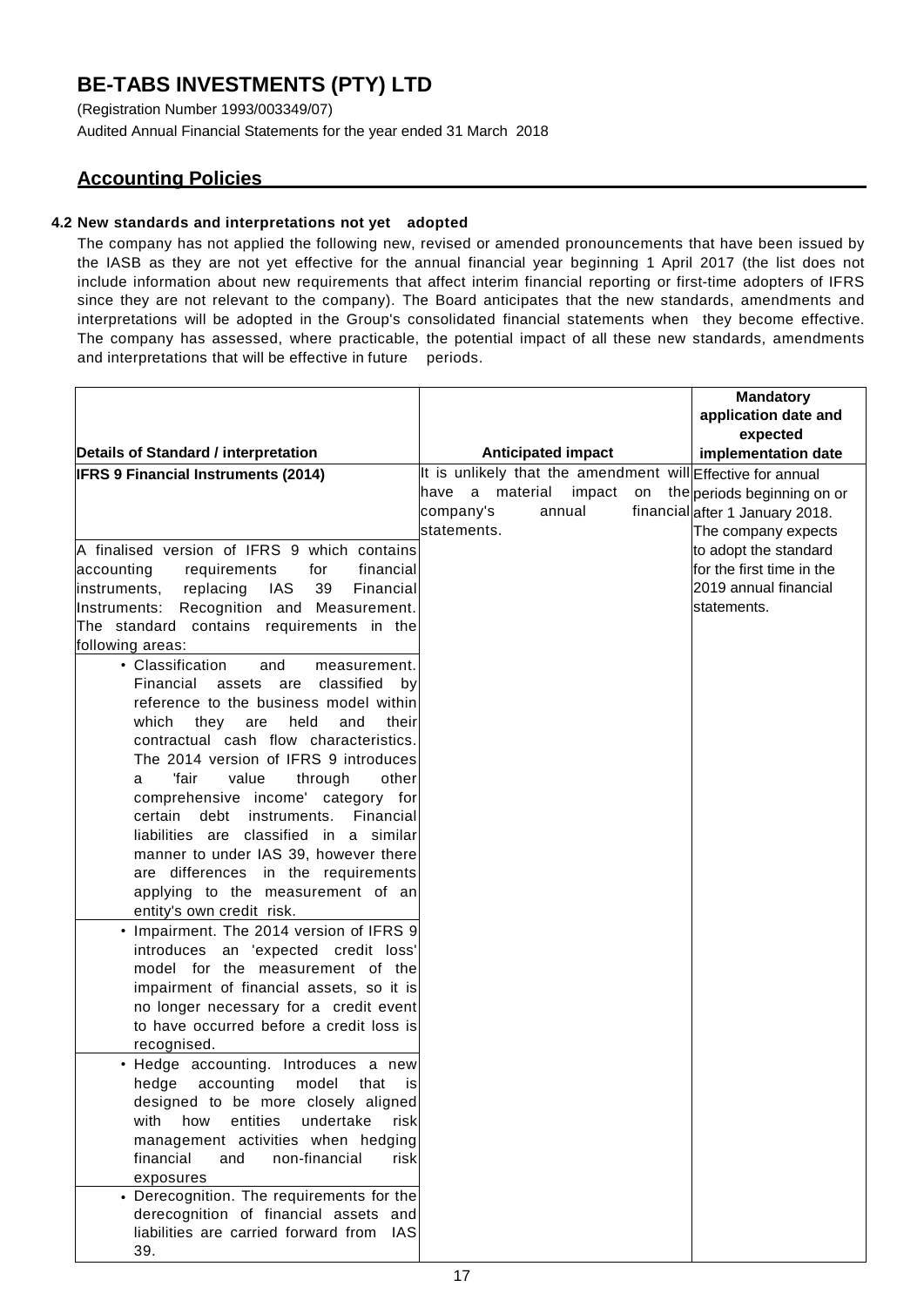(Registration Number 1993/003349/07)

Audited Annual Financial Statements for the year ended 31 March 2018

## **Accounting Policies**

| <b>IFRS 15 Revenue from Contracts with</b>                |                 |          |        | It is unlikely that the amendment will Applicable            | to      | an         |
|-----------------------------------------------------------|-----------------|----------|--------|--------------------------------------------------------------|---------|------------|
| Customers                                                 | have a material |          |        | impact on the entity's                                       | first   | annuall    |
|                                                           | company's       |          | annual | financial IFRS                                               |         | financial  |
|                                                           | statements.     |          |        | statements for a period                                      |         |            |
| IFRS 15 provides a single, principles based five-         |                 |          |        | beginning on or after 1                                      |         |            |
| step model to be applied to all contracts with            |                 |          |        | January                                                      | 2018.   | The        |
| customers.                                                |                 |          |        | company                                                      | expects | to         |
| The five steps in the model are as follows:               |                 |          |        | adopt the standard for                                       |         |            |
| • Identify the contract with the customer                 |                 |          |        | the first time                                               |         | in<br>thel |
| • Identify the performance obligations in<br>the contract |                 |          |        | 2019 annual<br>statements.                                   |         | financial  |
| • Determine the transaction price                         |                 |          |        |                                                              |         |            |
| · Allocate the transaction price to the                   |                 |          |        |                                                              |         |            |
| performance<br>obligations<br>the<br>in<br>contracts      |                 |          |        |                                                              |         |            |
| • Recognise revenue when (or as) the                      |                 |          |        |                                                              |         |            |
| entity<br>satisfies<br>performance<br>a                   |                 |          |        |                                                              |         |            |
| obligation.                                               |                 |          |        |                                                              |         |            |
| Guidance is provided on topics such as the                |                 |          |        |                                                              |         |            |
| point in which revenue<br>is<br>recognised,               |                 |          |        |                                                              |         |            |
| accounting for variable consideration, costs of           |                 |          |        |                                                              |         |            |
| fulfilling and obtaining a contract and various           |                 |          |        |                                                              |         |            |
| related matters. New disclosures about revenue            |                 |          |        |                                                              |         |            |
| are also introduced.                                      |                 |          |        |                                                              |         |            |
| <b>IFRS 16 Leases</b>                                     |                 |          |        | It is unlikely that the amendment will Applicable for annual |         |            |
|                                                           | have<br>a       | material | impact | on the periods beginning on or                               |         |            |
|                                                           | company's       |          | annual | financial after 1 January 2019.                              |         |            |
|                                                           | statements.     |          |        | The company expects                                          |         |            |
| IFRS 16 specifies how an IFRS reporter will               |                 |          |        | to adopt the standard                                        |         |            |
| recognise, measure, present and disclose                  |                 |          |        | for the first time in thel                                   |         |            |
| leases. The standard provides a single lessee             |                 |          |        | 2020 annual financial                                        |         |            |
| requiring<br>accounting<br>model,<br>lessees<br>to        |                 |          |        | statements.                                                  |         |            |
| recognise assets and liabilities for all leases           |                 |          |        |                                                              |         |            |
| unless the lease term is 12 months or less or             |                 |          |        |                                                              |         |            |
| the underlying asset has a low value. Lessors             |                 |          |        |                                                              |         |            |
| continue to classify leases as operating or               |                 |          |        |                                                              |         |            |
| finance, with IFRS 16's approach to lessor                |                 |          |        |                                                              |         |            |
| accounting substantially unchanged from its               |                 |          |        |                                                              |         |            |
| predecessor, IAS 17.                                      |                 |          |        |                                                              |         |            |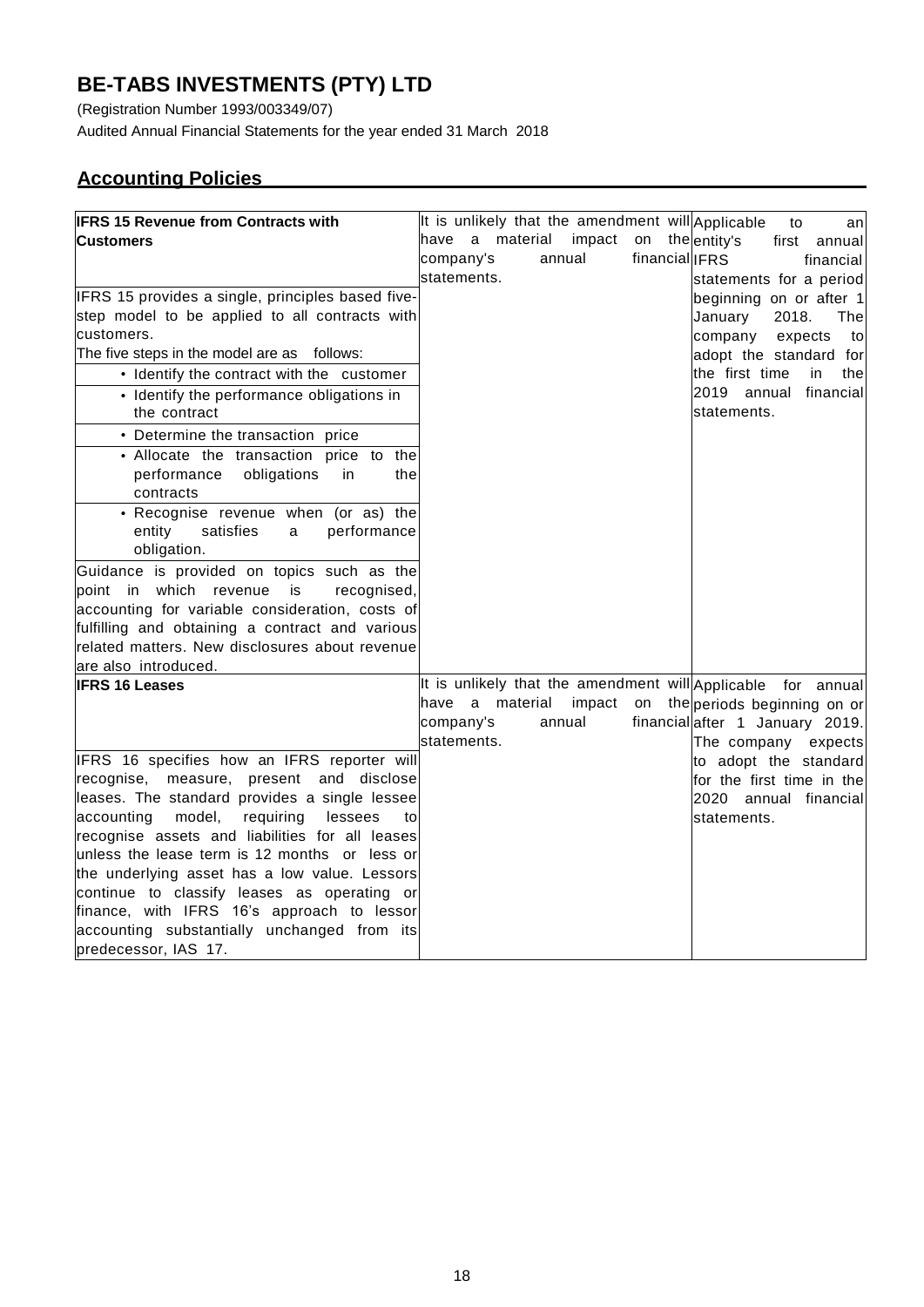(Registration Number 1993/003349/07)

Audited Annual Financial Statements for the year ended 31 March 2018

## **Accounting Policies**

| <b>Transfers</b><br>οf<br><b>Investment</b>                  | <b>Property</b> It is unlikely that the amendment will Applicable to an |                              |
|--------------------------------------------------------------|-------------------------------------------------------------------------|------------------------------|
| (Amendments to IAS 40)                                       | have<br>material<br>impact<br>a                                         | on the entity's first annual |
| IAS<br>amendments<br>40<br>Investment company's<br>The<br>to | annual                                                                  | financial IFRS financial     |
| Property:                                                    | statements.                                                             | statements for a period      |
| • Amends paragraph 57 to state that an                       |                                                                         | beginning on or after 1      |
| entity shall transfer a property to, or                      |                                                                         | January 2018. The            |
| from, investment property when, and                          |                                                                         | company expects to           |
| only when, there is evidence of a                            |                                                                         | adopt the standard for       |
| change in use. A change of use occurs                        |                                                                         | the first time in the        |
| if property meets, or ceases to meet,                        |                                                                         | 2019 annual financial        |
| the definition of investment property. A                     |                                                                         | statements.                  |
| change in management's intentions for                        |                                                                         |                              |
| the use of a property by itself does not                     |                                                                         |                              |
| constitute evidence of a change in use.                      |                                                                         |                              |
| • The list of examples of evidence in                        |                                                                         |                              |
| paragraph $57(a) - (d)$ is now presented                     |                                                                         |                              |
| as a non-exhaustive list of examples                         |                                                                         |                              |
| instead of the previous exhaustive list.                     |                                                                         |                              |
| Annual Improvements to IFRS Standards                        | It is unlikely that the amendment will                                  | Applicable to an             |
| 2014-2016 Cycle                                              | have a material impact on the                                           | entity's first annual        |
| Makes amendments to the following standards:                 | company's annual financial                                              | <b>IFRS</b> financial        |
| $\cdot$ IFRS<br>the<br>1 - Deletes                           | short-term statements.                                                  | statements for a period      |
| exemptions in paragraphs E3-E7 of                            |                                                                         | beginning on or after 1      |
| IFRS 1, because they have now served                         |                                                                         | January 2018. The            |
| their intended purpose.                                      |                                                                         | company expects to           |
| • IAS 28 - Clarifies that the election to                    |                                                                         | adopt the standard for       |
| measure at fair value through profit or                      |                                                                         | the first time in the        |
| loss an investment in an associate or a                      |                                                                         | 2019 annual financial        |
| joint venture that is held by an entity                      |                                                                         | statements.                  |
| that is a venture capital organisation, or                   |                                                                         |                              |
| other qualifying entity, is available for                    |                                                                         |                              |
| each investment in an associate or joint                     |                                                                         |                              |
| venture on an investment-by-investment                       |                                                                         |                              |
| basis, upon initial recognition.                             |                                                                         |                              |

**Additional accounting policy 3**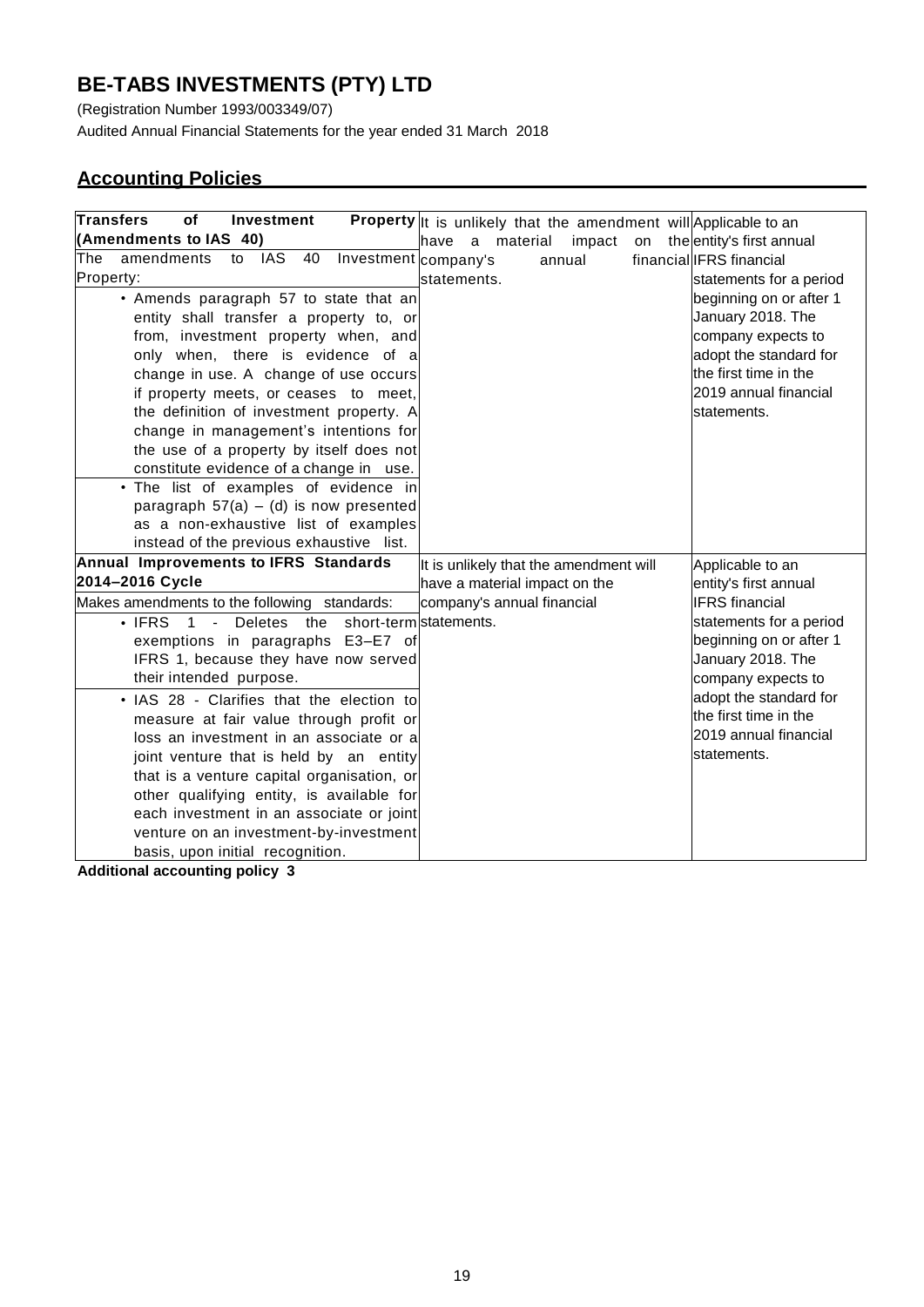(Registration Number 1993/003349/07)

Audited Annual Financial Statements for the year ended 31 March 2018

| <b>Notes to the Annual Financial Statements</b>                                                               |           |              |
|---------------------------------------------------------------------------------------------------------------|-----------|--------------|
| Figures in R                                                                                                  | 2018      | 2017         |
| 5. Loans to group companies                                                                                   |           |              |
| <b>Holding Company</b>                                                                                        |           |              |
| Ranbaxy Pharmaceuticals Proprietary Limited                                                                   | 1,843,703 | 2,593,679    |
| The loan is unsecured and interest free, and no fixed terms of<br>repayment<br>6. Trade and other receivables |           |              |
| Value Added Tax                                                                                               | 530,501   |              |
| 7. Cash and cash equivalents                                                                                  |           |              |
| <b>Favourable cash balances</b>                                                                               |           |              |
| <b>Bank balances</b>                                                                                          | 1,202,073 | 985,678      |
| 8. Stated Capital                                                                                             |           |              |
| <b>Authorised</b>                                                                                             |           |              |
| 1000 Ordinary shares of R1 each                                                                               | 1,000     | 1,000        |
| <b>Issued</b>                                                                                                 |           |              |
| 200 Ordinary shares of R1 each                                                                                | 200       | 200          |
| 9. Trade and other payables                                                                                   |           |              |
| Value Added Tax                                                                                               |           | 2,070        |
| 10. Income taxation expense                                                                                   |           |              |
| Reconciliation of rate of taxation                                                                            | $\%$      | $\%$         |
| South African normal taxation rate                                                                            | 28        | 28           |
| Adjusted for:                                                                                                 |           |              |
| Assessed loss utilised<br>Net reduction                                                                       | (28)      | (28)<br>(28) |
|                                                                                                               | (28)      |              |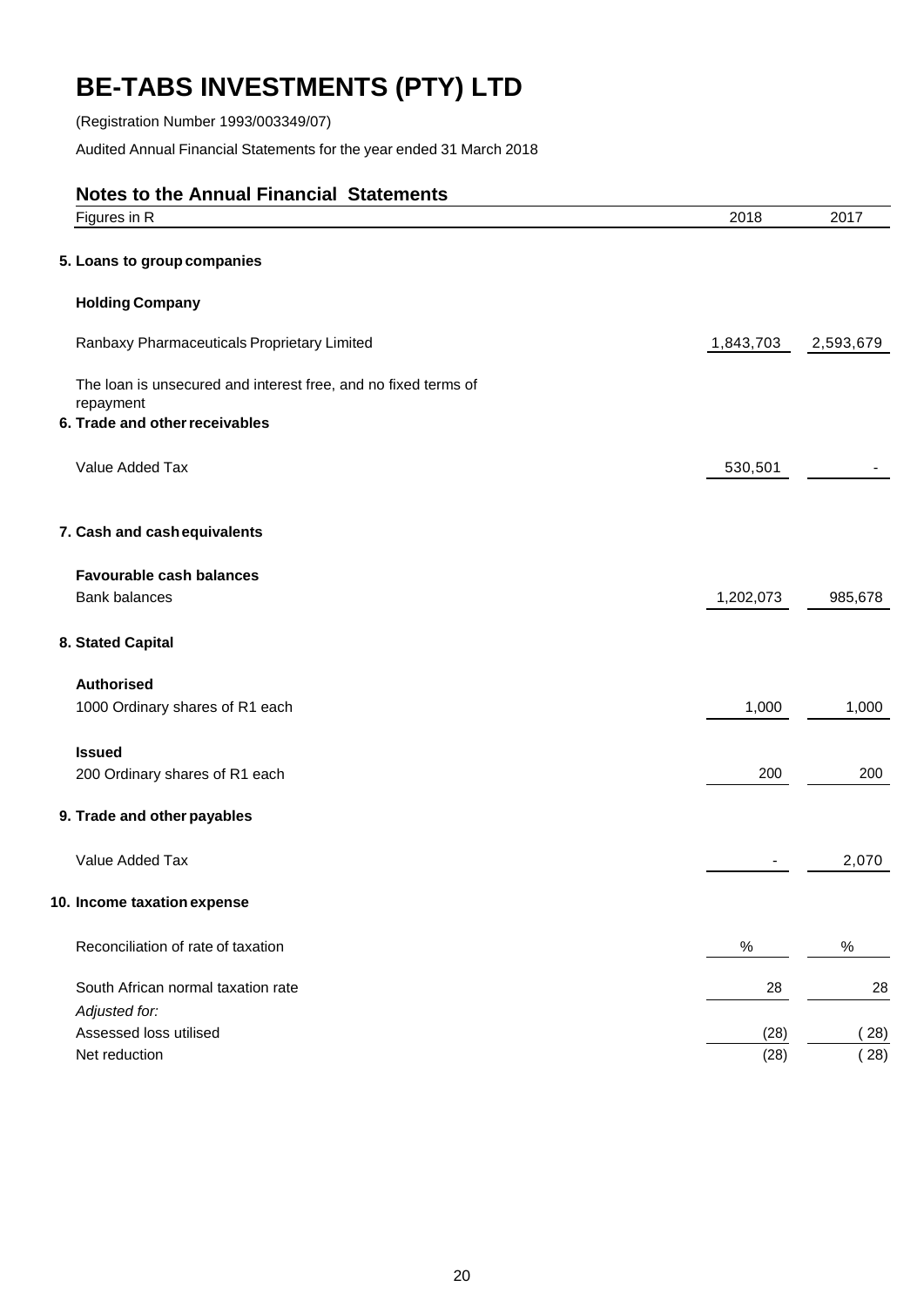(Registration Number 1993/003349/07)

Audited Annual Financial Statements for the year ended 31 March 2018

## **Notes to the Annual Financial Statements**

| $- \cdot$<br><br>. . | ว∩1<br>.<br>____ | $-\sim$ |
|----------------------|------------------|---------|
|                      |                  |         |

## **11. Director's emoluments**

| Name        | Remuneration<br>excl bonus<br>and post<br>retirement  | Post retirement<br>benefits        | <b>Bonus</b> | Total             |
|-------------|-------------------------------------------------------|------------------------------------|--------------|-------------------|
| Director A  |                                                       |                                    |              |                   |
| 2017        |                                                       |                                    |              |                   |
| <b>Name</b> | Remuneratio<br>n excl bonus<br>and post<br>retirement | <b>Post retirement</b><br>benefits | <b>Bonus</b> | <b>Total</b>      |
| Director A  | 2,502,651                                             | 176,540                            |              | 636,336 3,315,527 |

## **12. Event after the balance sheetdate**

No events occurred between 31 March 2018 and the date the director approved the financial statements that would have a material impact on the results as disclosed in the financial statements as set out on pages 9 to 25 or the continued existence of the company as a going concern.

## **13. Related party transactions**

Propriety Limited

| <b>Relationships</b>                          |                     |                          |                            |           |
|-----------------------------------------------|---------------------|--------------------------|----------------------------|-----------|
| <b>Names</b>                                  |                     | <b>Relationship</b>      |                            |           |
| Sun Pharmaceutical Industries Limited         |                     | Ultimate holding company |                            |           |
| Ranbaxy Pharmaceuticals Proprietary Limited   |                     | Holding company          |                            |           |
| (Erstwhile Be-Tabs Pharmaceuticals (Pty) Ltd) |                     |                          |                            |           |
|                                               |                     |                          | Amounts owed (to) / by     |           |
|                                               |                     |                          | the related party at year- |           |
|                                               |                     |                          | end                        |           |
| <b>Name</b>                                   | <b>Relationship</b> | <b>Transactions</b>      | 2018                       | 2017      |
| Ranbaxy Pharmaceuticals                       | Holding company     | Loan to holding company  | 1,843,703                  | 2,593,679 |